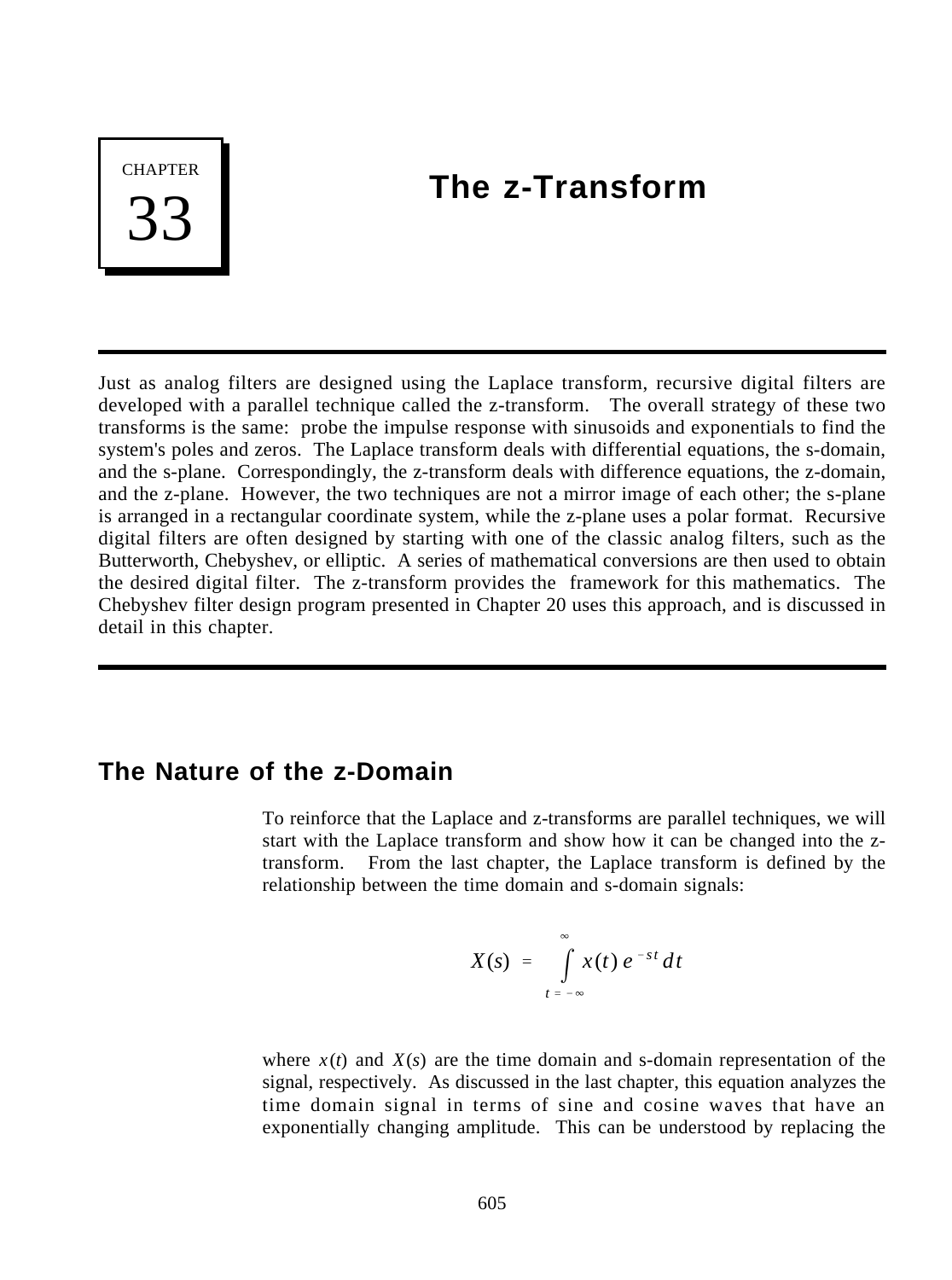complex variable, *s*, with its equivalent expression,  $\sigma + j\omega$ . Using this alternate notation, the Laplace transform becomes:

$$
X(\sigma,\omega) = \int_{t=-\infty}^{\infty} x(t) e^{-\sigma t} e^{-j\omega t} dt
$$

If we are only concerned with *real* time domain signals (the usual case), the top and bottom halves of the s-plane are mirror images of each other, and the term,  $e^{-j\omega t}$ , reduces to simple cosine and sine waves. This equation identifies each *location* in the s-plane by the two parameters,  $\sigma$  and  $\omega$ . The *value* at each location is a complex number, consisting of a real part and an imaginary part. To find the real part, the time domain signal is multiplied by a cosine wave with a frequency of  $\omega$ , and an amplitude that changes exponentially according to the decay parameter,  $\sigma$ . The value of the real part of  $X(\sigma,\omega)$ is then equal to the integral of the resulting waveform. The value of the imaginary part of  $X(\sigma, \omega)$  is found in a similar way, except using a sine wave. If this doesn't sound very familiar, you need to review the previous chapter before continuing.

The Laplace transform can be changed into the z-transform in three steps. The first step is the most obvious: change from continuous to discrete signals. This is done by replacing the time variable, *t*, with the sample number, *n*, and changing the integral into a summation:

$$
X(\sigma, \omega) = \sum_{n = -\infty}^{\infty} x[n] e^{-\sigma n} e^{-j\omega n}
$$

Notice that  $X(\sigma, \omega)$  uses parentheses, indicating it is *continuous*, not discrete. Even though we are now dealing with a discrete time domain signal,  $x[n]$ , the parameters  $\sigma$  and  $\omega$  can still take on a continuous range of values. The second step is to rewrite the exponential term. An exponential signal can be mathematically represented in either of two ways:

$$
y[n] = e^{-\sigma n} \qquad \text{or} \qquad y[n] = r^n
$$

As illustrated in Fig. 33-1, both these equations generate an exponential curve. The first expression controls the decay of the signal through the parameter,  $\sigma$ . If  $\sigma$  is positive, the waveform will *decrease* in value as the sample number, *n*, becomes larger. Likewise, the curve will progressively *increase* if  $\sigma$  is negative. If  $\sigma$  is exactly zero, the signal will have a constant value of *one*.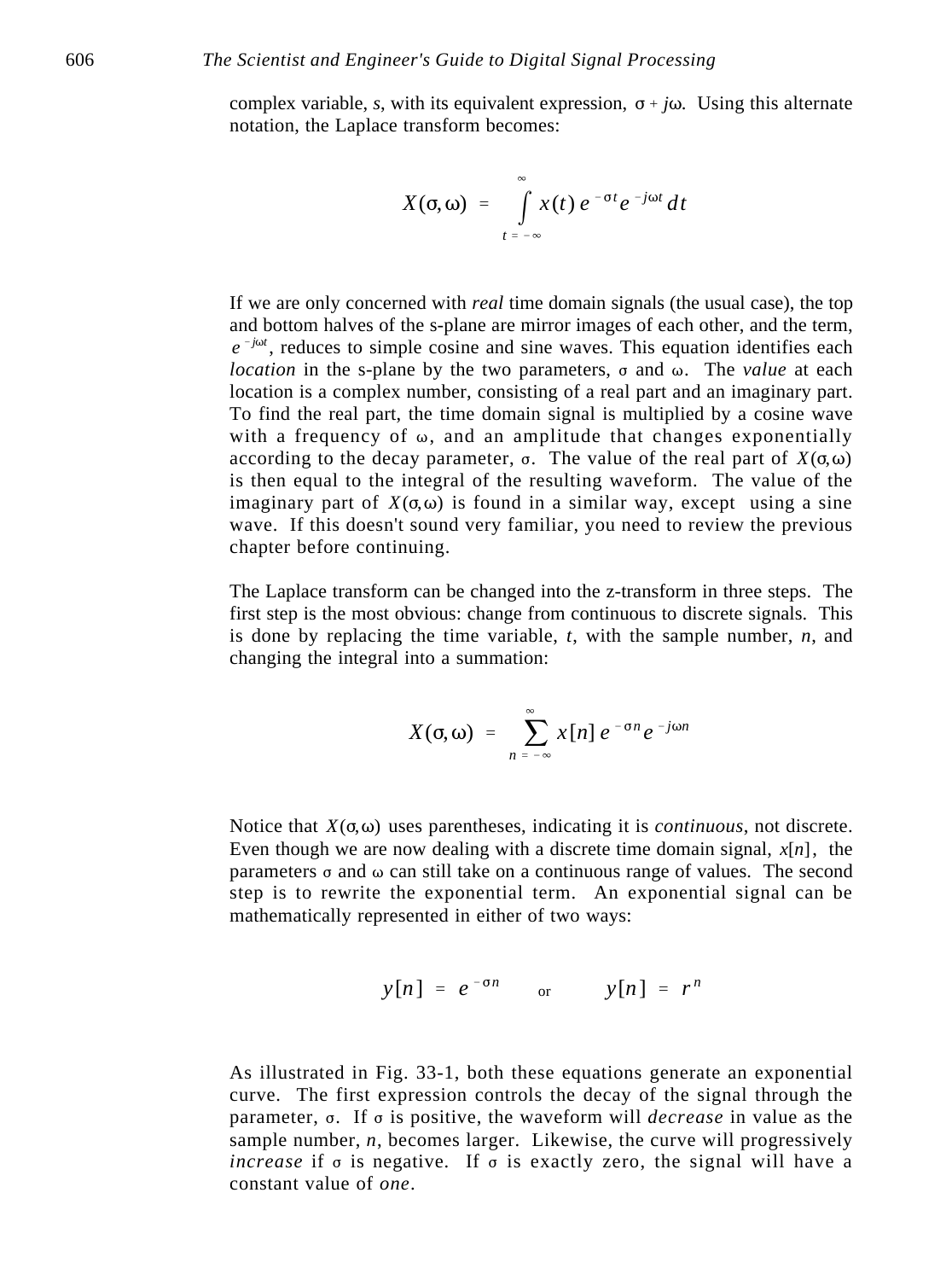

#### FIGURE 33-1

Exponential signals. Exponentials can be represented in two different mathematical forms. The Laplace transform uses one way, while the z-transform uses the other.

> The second expression uses the parameter, *r*, to control the decay of the waveform. The waveform will decrease if  $r < 1$ , and increase if  $r > 1$ . The signal will have a constant value when  $r = 1$ . These two equations are just different ways of expressing the same thing. One method can be swapped for the other by using the relation:

$$
r^{n} = [e^{ln(r)}]^{n} = e^{n ln(r)} = e^{-\sigma n}
$$
  
where:  $\sigma = -ln(r)$ 

The second step of converting the Laplace transform into the z-transform is completed by using the *other* exponential form:

$$
X(r, \omega) = \sum_{n=-\infty}^{\infty} x[n] r^n e^{-j\omega n}
$$

While this is a perfectly correct expression of the z-transform, it is not in the most compact form for complex notation. This problem was overcome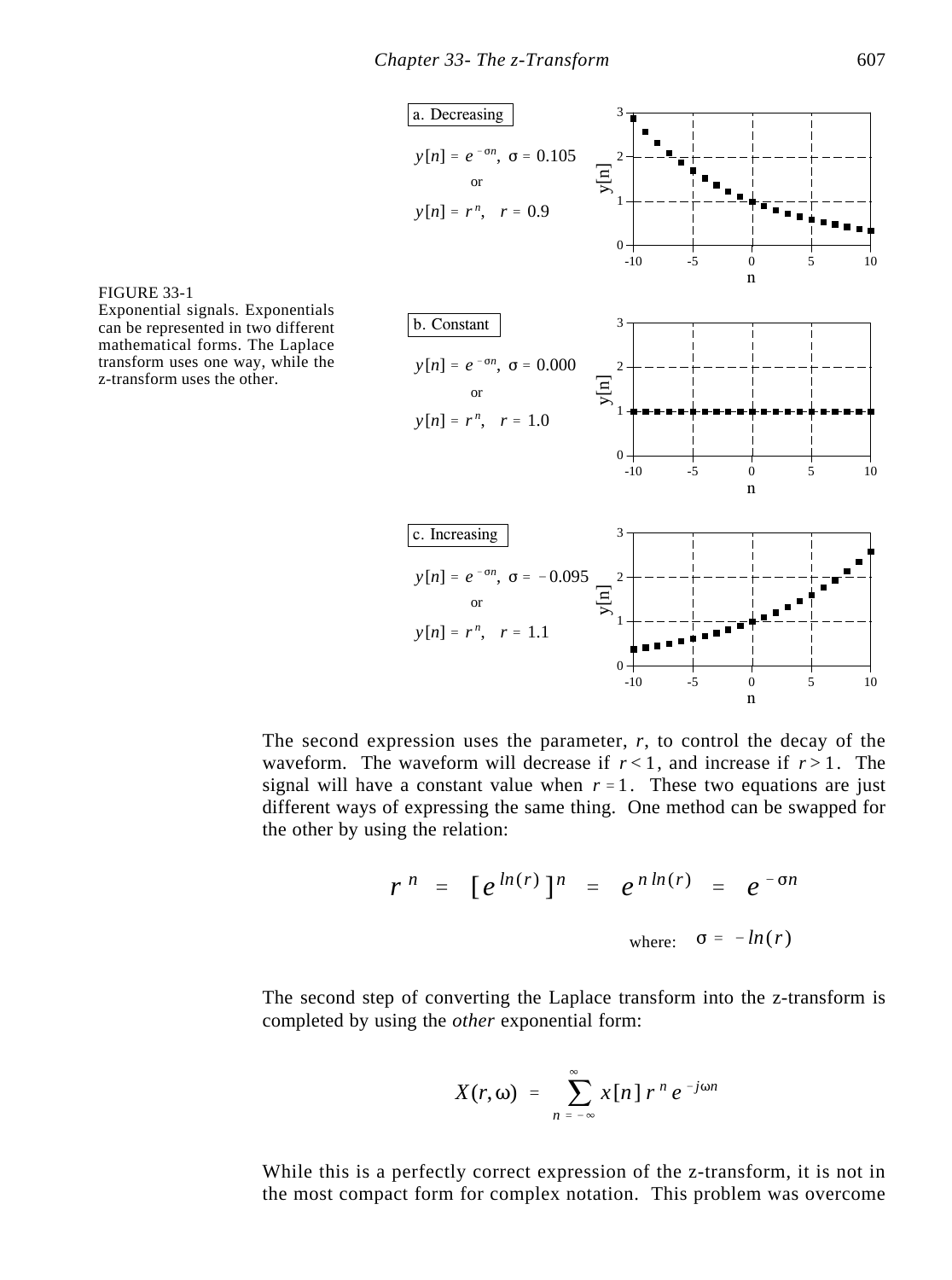in the Laplace transform by introducing a new complex variable, *s*, defined to be:  $s = \sigma + j\omega$ . In this same way, we will define a new variable for the ztransform:

$$
z = re^{-j\omega}
$$

This is defining the complex variable, *z*, as the polar notation combination of the two real variables,  $r$  and  $\omega$ . The third step in deriving the z-transform is to replace:  $r$  and  $\omega$ , with  $z$ . This produces the standard form of the ztransform:

EQUATION 33-1  
The z-transform. The z-transform defines  
the relationship between the time domain  
signal, 
$$
x[n]
$$
, and the z-domain signal,  $X(z)$ .

Why does the z-transform use  $r^n$  instead of  $e^{-\sigma n}$ , and *z* instead of *s*? As described in Chapter 19, recursive filters are implemented by a set of *recursion coefficients*. To analyze these systems in the z-domain, we must be able to convert these recursion coefficients into the z-domain *transfer function*, and back again. As we will show shortly, defining the z-transform in this manner  $(r^n$  and *z*) provides the simplest means of moving between these two important representations. In fact, defining the z-domain in this way makes it *trivial* to move from one representation to the other.

Figure 33-2 illustrates the difference between the Laplace transform's s-plane, and the z-transform's z-plane. Locations in the s-plane are identified by two parameters:  $\sigma$ , the exponential decay variable along the horizontal axis, and  $\omega$ , the frequency variable along the vertical axis. In other words, these two real parameters are arranged in a *rectangular* coordinate system. This geometry results from defining *s*, the complex variable representing position in the splane, by the relation:  $s = \sigma + j\omega$ .

In comparison, the z-domain uses the variables:  $r$  and  $\omega$ , arranged in *polar* coordinates. The distance from the origin, *r*, is the value of the exponential decay. The angular distance measured from the positive horizontal axis,  $\omega$ , is the frequency. This geometry results from defining *z* by:  $z = re^{-j\omega}$ . In other words, the complex variable representing position in the z-plane is formed by combining the two real parameters in a polar form.

These differences result in vertical *lines* in the s-plane matching *circles* in the z-plane. For example, the s-plane in Fig. 33-2 shows a pole-zero pattern where all of the poles  $\&$  zeros lie on vertical lines. The equivalent poles  $\&$ zeros in the z-plane lie on circles concentric with the origin. This can be understood by examining the relation presented earlier:  $\sigma = -\ln(r)$ . For instance, the s-plane's vertical axis (i.e.,  $\sigma = 0$ ) corresponds to the z-plane's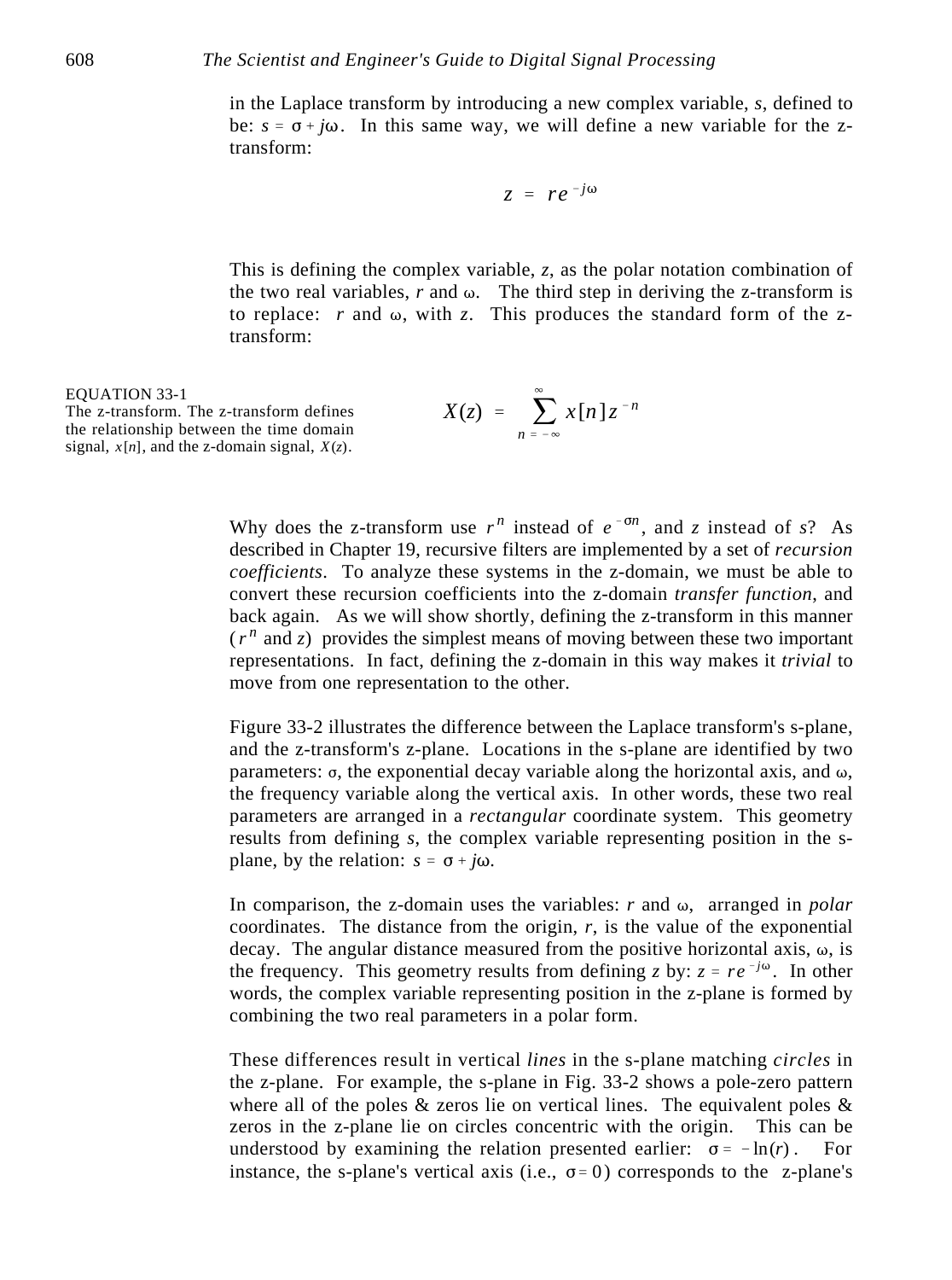

### FIGURE 33-2

Relationship between the s-plane and the z-plane. The s-plane is a rectangular coordinate system with  $\sigma$ expressing the distance along the real (horizontal) axis, and  $\omega$  the distance along the imaginary (vertical) axis. In comparison, the z-plane is in polar form, with  $r$  being the distance to the origin, and  $\omega$  the angle measured to the positive horizontal axis. Vertical lines in the s-plane, such as illustrated by the example poles and zeros in this figure, correspond to circles in the z-plane.

**unit circle** (that is,  $r = 1$ ). Vertical lines in the left half of the s-plane correspond to circles inside the z-plane's unit circle. Likewise, vertical lines in the right half of the s-plane match with circles on the outside of the z-plane's unit circle. In other words, the left and right sides of the s-plane correspond to the interior and the exterior of the unit circle, respectively. For instance, a continuous system is unstable when poles occupy the *right half* of the s-plane. In this same way, a discrete system is unstable when poles are *outside* the unit circle in the z-plane. When the time domain signal is completely real (the most common case), the upper and lower halves of the z-plane are mirror images of each other, just as with the sdomain.

Pay particular attention to how the frequency variable,  $\omega$ , is used in the two transforms. A *continuous* sinusoid can have any frequency between DC and infinity. This means that the s-plane must allow  $\omega$  to run from negative to positive infinity. In comparison, a *discrete* sinusoid can only have a frequency between DC and one-half the sampling rate. That is, the frequency must between 0 and 0.5 when expressed as a fraction of the sampling rate, or between 0 and  $\pi$  when expressed as a natural frequency (i.e.,  $\omega = 2\pi f$ ). This matches the geometry of the z-plane when we interpret  $\omega$  to be an angle expressed in *radians*. That is, the positive frequencies correspond to angles of 0 to  $\pi$  radians, while the negative frequencies correspond to 0 to  $-\pi$  radians. Since the z-plane express frequency in a different way than the s-plane, some authors use different symbols to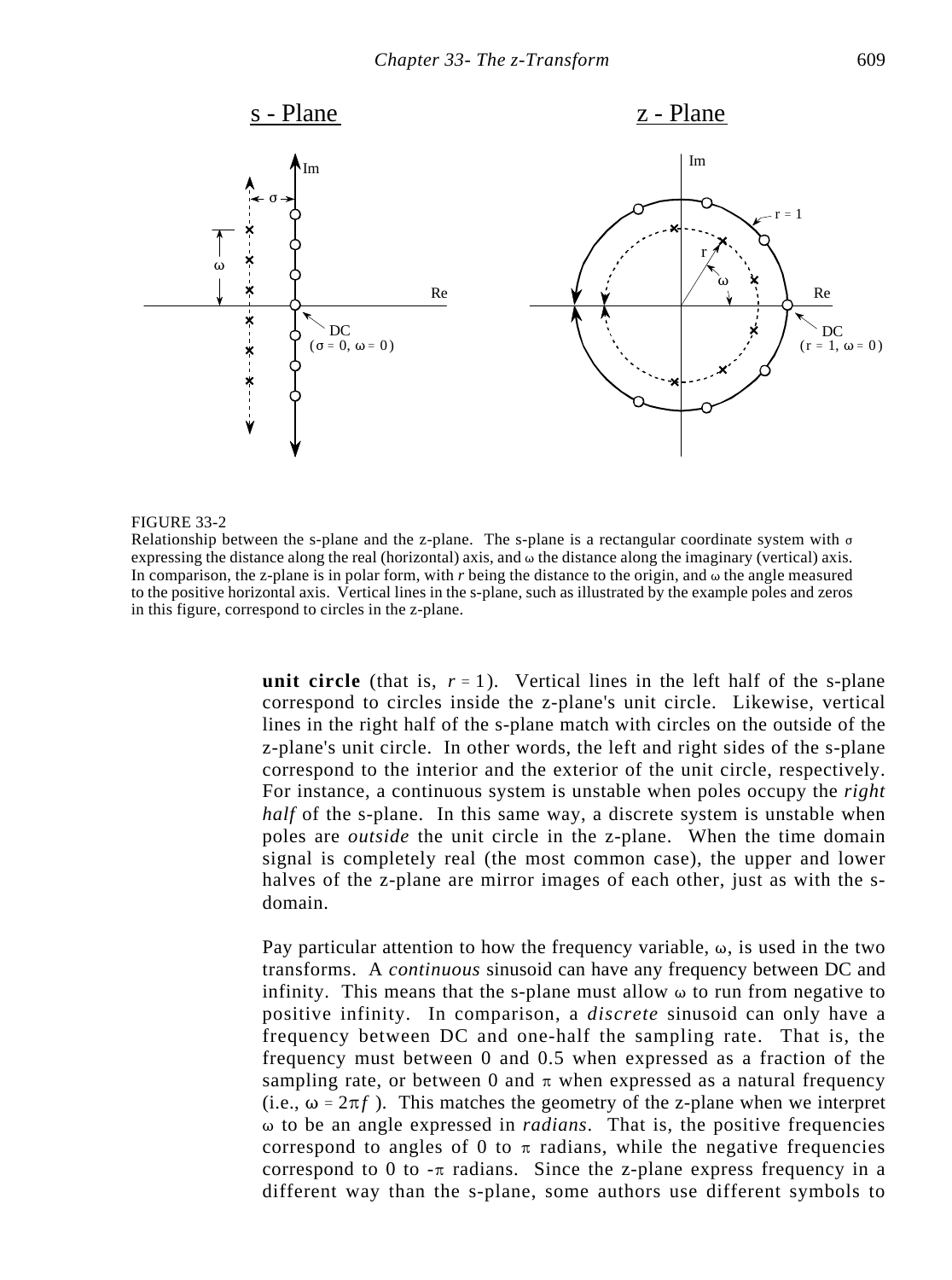distinguish the two. A common notation is to use  $\Omega$  (an upper case omega) to represent frequency in the z-domain, and  $\omega$  (a lower case omega) for frequency in the s-domain. In this book we will use  $\omega$  to represent both types of frequency, but look for this in other DSP material.

In the s-plane, the values that lie along the vertical axis are equal to the frequency response of the system. That is, the Laplace transform, evaluated at  $\sigma = 0$ , is equal to the Fourier transform. In an analogous manner, the frequency response in the z-domain is found along the unit circle. This can be seen by evaluating the z-transform (Eq. 33-1) at  $r = 1$ , resulting in the equation reducing to the Discrete Time Fourier Transform (DTFT). This places zero frequency (DC) at a value of *one* on the horizontal axis in the s-plane. The spectrum's positive frequencies are positioned in a counter-clockwise pattern from this DC position, occupying the upper semicircle. Likewise the negative frequencies are arranged from the DC position along the clockwise path, forming the lower semicircle. The positive and negative frequencies in the spectrum meet at the common point of  $\omega = \pi$  and  $\omega = -\pi$ . This circular geometry also corresponds to the frequency spectrum of a discrete signal being *periodic*. That is, when the frequency angle is increased beyond  $\pi$ , the same values are encountered as between 0 and  $\pi$ . When you run around in a circle, you see the same scenery over and over.

### J **Analysis of Recursive Systems**

As outlined in Chapter 19, a recursive filter is described by a **difference equation**:

EQUATION 33-2 Difference equation. See Chapter 19 for details.

$$
y[n] = a_0 x[n] + a_1 x[n-1] + a_2 x[n-2] + \dots + b_1 y[n-1] + b_2 y[n-2] + b_3 y[n-3] + \dots
$$

where  $x \upharpoonright$  and  $y \upharpoonright$  are the input and output signals, respectively, and the "*a*" and "*b*" terms are the **recursion coefficients**. An obvious use of this equation is to describe how a programmer would implement the filter. An equally important aspect is that it represents a mathematical relationship between the input and output that must be continually satisfied. Just as continuous systems are controlled by *differential* equations, recursive discrete systems operate in accordance with this *difference* equation. From this relationship we can derive the key characteristics of the system: the impulse response, step response, frequency response, pole-zero plot, etc.

We start the analysis by taking the z-transform (Eq. 33-1) of both sides of Eq. 33-2. In other words, we want to see what this controlling relationship looks like in the z-domain. With a fair amount of algebra, we can separate the relation into:  $Y[z]/X[z]$ , that is, the z-domain representation of the output signal divided by the z-domain representation of the input signal. Just as with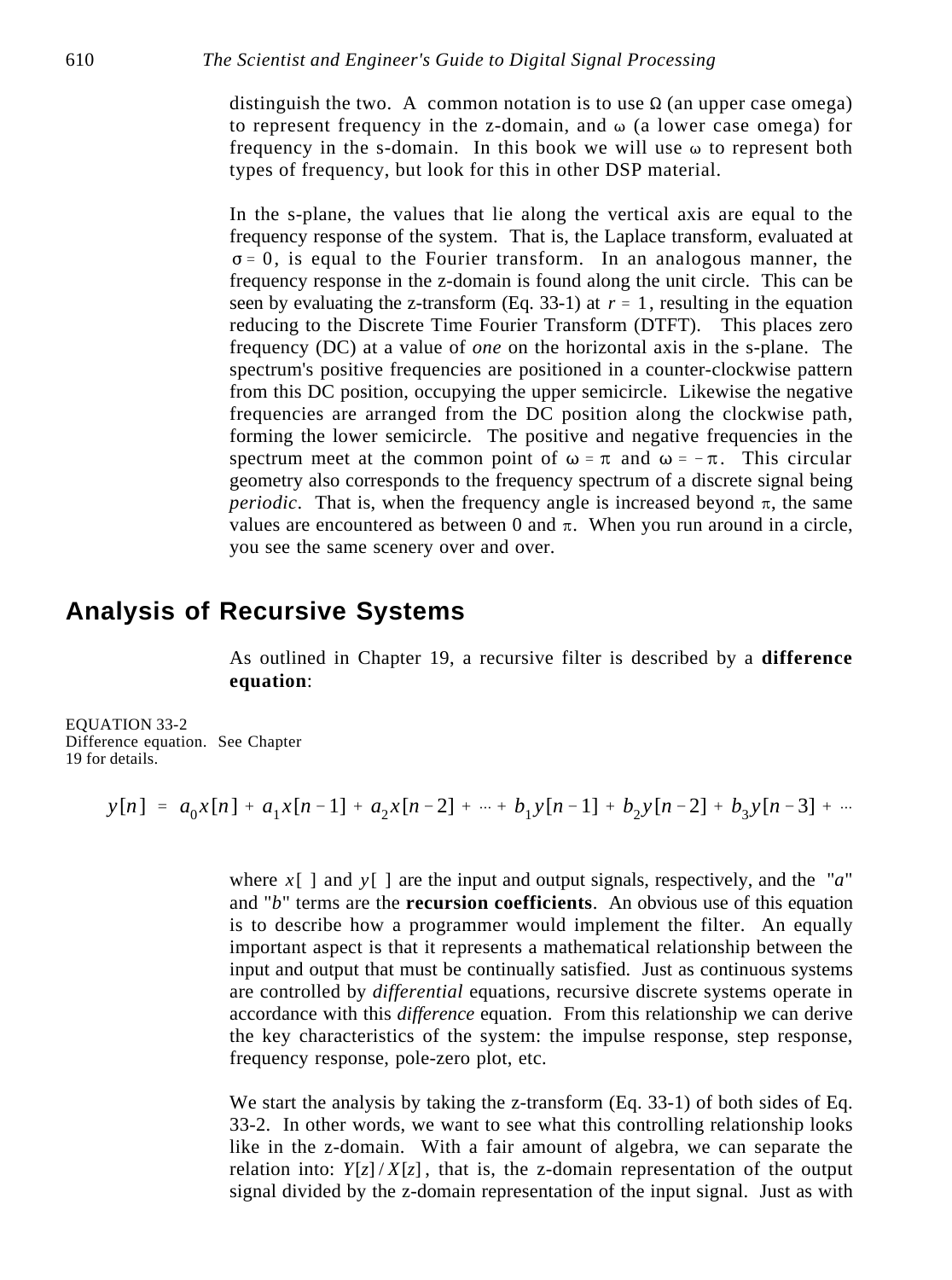the Laplace transform, this is called the **system's transfer function**, and designate it by *H*[*z*]. Here is what we find:

 $H[z] = \frac{a_0 + a_1 z^{-1} + a_2 z^{-2} + a_3 z^{-3} + \dots}{a_1 + a_2 + a_3}$  $1 - b_1 z^{-1} - b_2 z^{-2} - b_3 z^{-3} - \cdots$ EQUATION 33-3 Transfer function in polynomial form. The recursion coefficients are directly identifiable in this relation.

> This is one of two ways that the transfer function can be written. This form is important because it directly contains the recursion coefficients. For example, suppose we know the recursion coefficients of a digital filter, such as might be provided from a design table:

| $a_0 = 0.389$  |                |
|----------------|----------------|
| $a_1 = -1.558$ | $b_1 = 2.161$  |
| $a_2 = 2.338$  | $b_2 = -2.033$ |
| $a_3 = -1.558$ | $b_3 = 0.878$  |
| $a_4 = 0.389$  | $b_4 = -0.161$ |

Without having to worry about nasty complex algebra, we can directly write down the system's transfer function:

$$
H[z] = \frac{0.389 - 1.558z^{-1} + 2.338z^{-2} - 1.558z^{-3} + 0.389z^{-4}}{1 - 2.161z^{-1} + 2.033z^{-2} - 0.878z^{-3} + 0.161z^{-4}}
$$

Notice that the "b" coefficients enter the transfer function with a *negative* sign in front of them. Alternatively, some authors write this equation using additions, but change the sign of all the "b" coefficients. Here's the problem. If you are given a set of recursion coefficients (such as from a table or filter design program), there is a 50-50 chance that the "b" coefficients will have the opposite sign from what you expect. If you don't catch this discrepancy, the filter will be grossly unstable.

Equation 33-3 expresses the transfer function using *negative* powers of *z*, such as:  $z^{-1}$ ,  $z^{-2}$ ,  $z^{-3}$ , etc. After an actual set of recursion coefficients have been plugged in, we can convert the transfer function into a more conventional form that uses *positive* powers: i.e.,  $z, z^2, z^3, ...$  By multiplying both the numerator and denominator of our example by  $z^4$ , we obtain:

$$
H[z] = \frac{0.389z^4 - 1.558z^3 + 2.338z^2 - 1.558z + 0.389}{z^4 - 2.161z^3 + 2.033z^2 - 0.878z + 0.161}
$$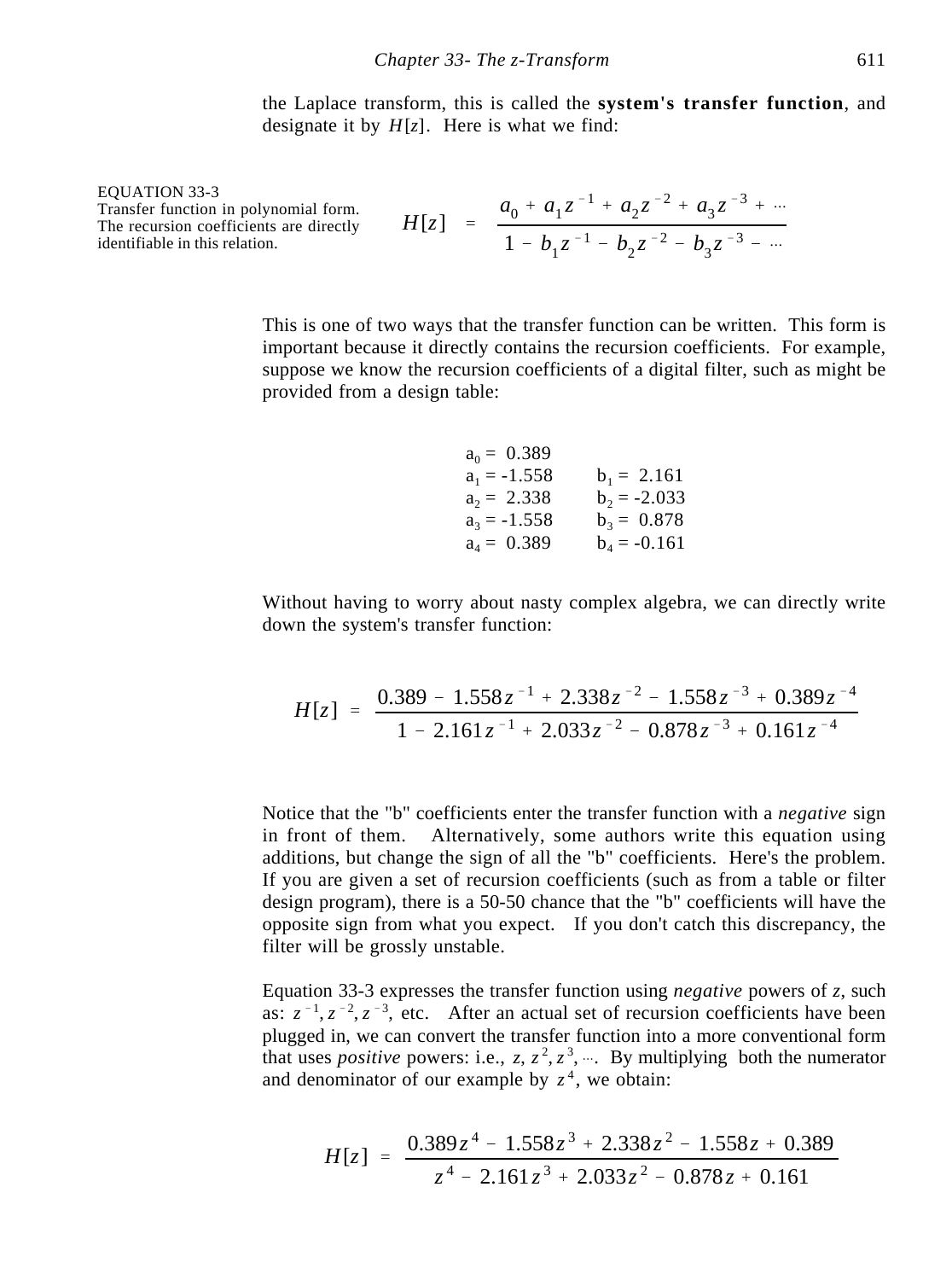Positive powers are often easier to use, and they are *required* by some zdomain techniques. Why not just rewrite Eq. 33-3 using positive powers and forget about negative powers entirely? We can't! The trick of dividing the numerator and denominator by the highest power of *z* (such as  $z^4$  in our example) can only be used if the number of recursion coefficients is already known. Equation 33-3 is written for an *arbitrary* number of coefficients. The point is, both positive and negative powers are routinely used in DSP and you need to know how to convert between the two forms.

The transfer function of a recursive system is useful because it can be manipulated in ways that the recursion coefficients cannot. This includes such tasks as: combining cascade and parallel stages into a single system, designing filters by specifying the pole and zero locations, converting analog filters into digital, etc. These operations are carried out by algebra performed in the sdomain, such as: multiplication, addition, and factoring. After these operations are completed, the transfer function is placed in the form of Eq. 33-3, allowing the new recursion coefficients to be identified.

Just as with the s-domain, an important feature of the z-domain is that the transfer function can be expressed as **poles** and **zeros**. This provides the second general form of the z-domain:

EQUATION 33-4 Transfer function in pole-zero form.

$$
H[z] = \frac{(z-z_1)(z-z_2)(z-z_3)...}{(z-p_1)(z-p_2)(z-p_3)...}
$$

Each of the poles  $(p_1, p_2, p_3, \dots)$  and zeros  $(z_1, z_2, z_3, \dots)$  is a complex number. To move from Eq. 33-4 to 33-3, multiply out the expressions and collect like terms. While this can involve a tremendous amount of algebra, it is straightforward in principle and can easily be written into a computer routine. Moving from Eq. 33-3 to 33-4 is more difficult because it requires *factoring* of the polynomials. As discussed in Chapter 32, the quadratic equation can be used for the factoring if the transfer function is second order or less (i.e., there are no powers of *z* higher than  $z^2$ ). Algebraic methods cannot be used to factor systems greater than second order and numerical methods must be employed. Fortunately, this is seldom needed; digital filter design *starts* with the pole-zero locations (Eq. 33-4) and *ends* with the recursion coefficients (Eq. 33-3), not the other way around.

As with all complex numbers, the pole and zero locations can be represented in either polar or rectangular form. Polar notation has the advantage of being more consistent with the natural organization of the z-plane. In comparison, rectangular form is generally preferred for mathematical work, that is, it is usually easier to manipulate:  $\sigma + j\omega$ , as compared with:  $re^{j\omega}$ .

As an example of using these equations, we will design a notch filter by the following steps: (1) specify the pole-zero placement in the z-plane, (2)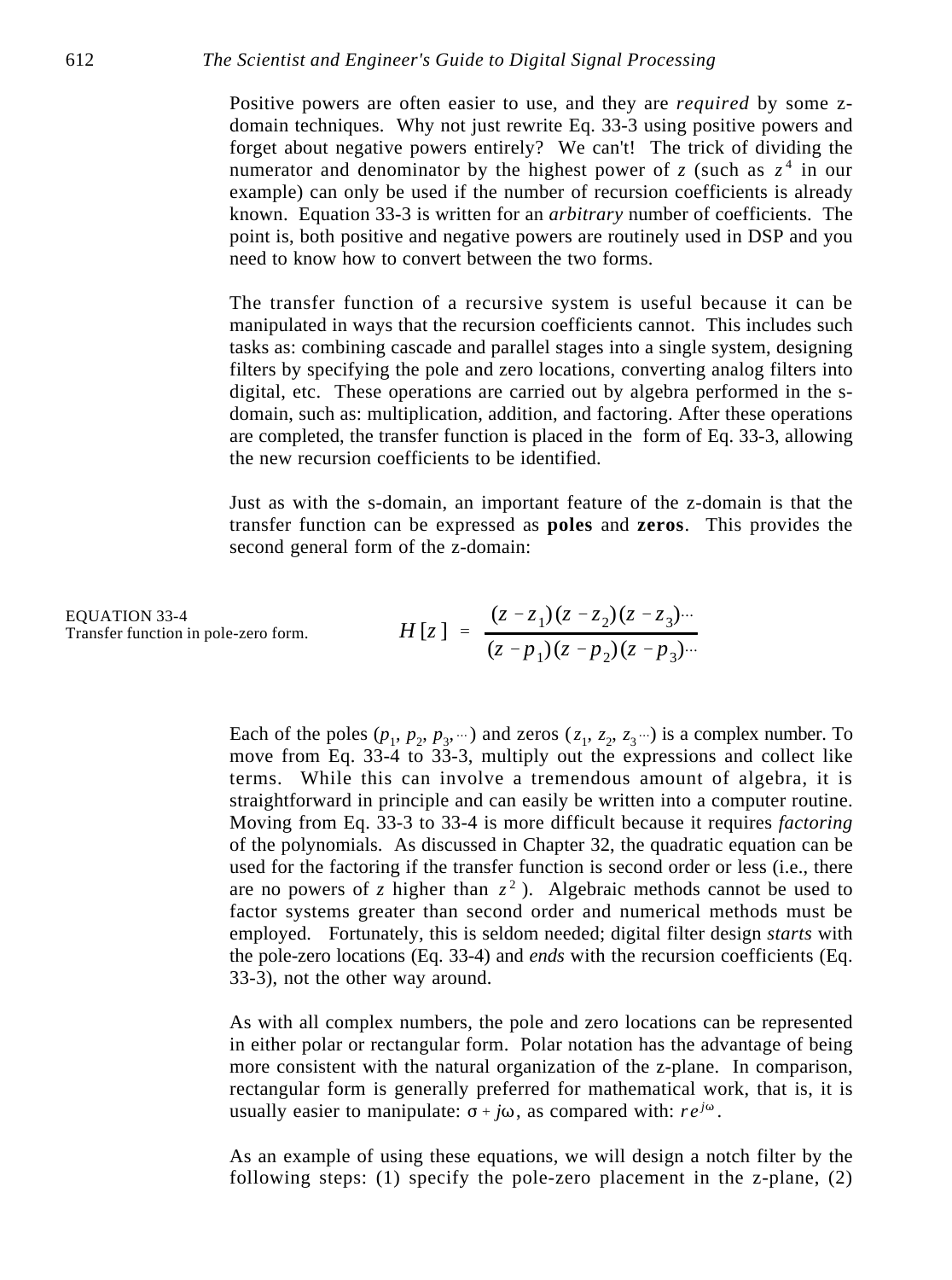

write down the transfer function in the form of Eq. 33-4, (3) rearrange the transfer function into the form of Eq. 33-3, and (4) identify the recursion coefficients needed to implement the filter. Fig. 33-3 shows the example we will use: a notch filter formed from two poles and two zeros located at

| In polar form:             | In rectangular form:      |
|----------------------------|---------------------------|
| $z_1 = 1.00 e^{j(\pi/4)}$  | $z_1 = 0.7071 + j 0.7071$ |
| $z_2 = 1.00 e^{j(-\pi/4)}$ | $z_2$ = 0.7071 - j 0.7071 |
| $p_1 = 0.90 e^{j(\pi/4)}$  | $p_1 = 0.6364 + j 0.6364$ |
| $p_2 = 0.90 e^{j(-\pi/4)}$ | $p_2 = 0.6364 - j 0.6364$ |

To understand why this is a notch filter, compare this pole-zero plot with Fig. 32-6, a notch filter in the s-plane. The only difference is that we are moving along the *unit circle* to find the frequency response from the z-plane, as opposed to moving along the *vertical axis* to find the frequency response from the s-plane. From the polar form of the poles and zeros, it can be seen that the notch will occur at a natural frequency of  $\pi/4$ , corresponding to 0.125 of the sampling rate.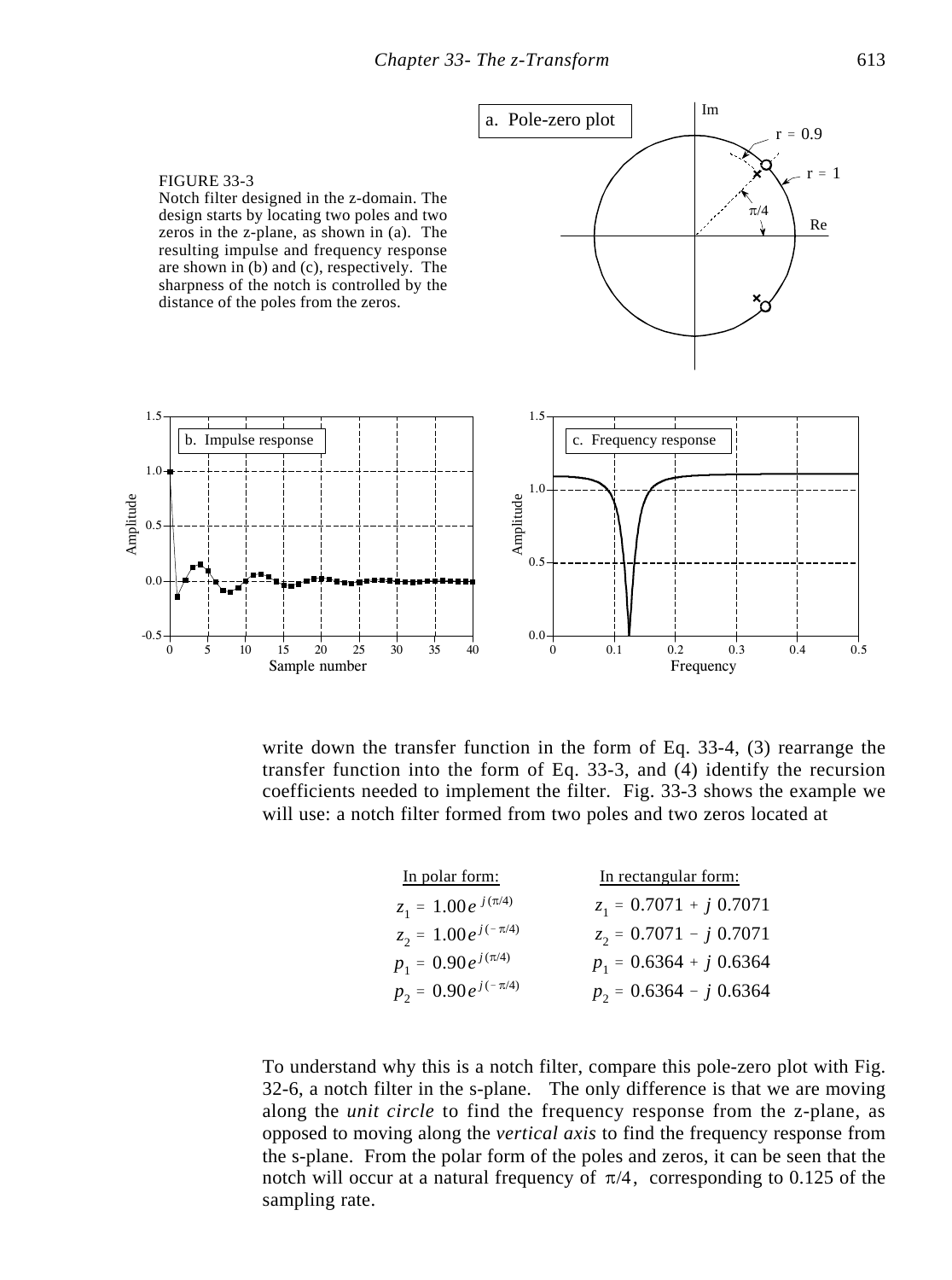Since the pole and zero locations are known, the transfer function can be written in the form of Eq. 33-4 by simply plugging in the values:

$$
H(z) = \frac{[z - (0.7071 + j 0.7071)] [z - (0.7071 - j 0.7071)]}{[z - (0.6364 + j 0.6364)] [z - (0.6364 - j 0.6364)]}
$$

To find the recursion coefficients that implement this filter, the transfer function must be rearranged into the form of Eq. 33-3. To start, expand the expression by multiplying out the terms:

$$
H(z) = \frac{z^2 - 0.7071z + j0.7071z - 0.7071z + 0.7071^2 - j0.7071^2 - j0.7071z + j0.7071^2 - j^2 0.7071^2}{z^2 - 0.6364z + j0.6364z - 0.6364z + 0.6364^2 - j0.6364^2 - j0.6364z + j0.6364^2 - j^2 0.6364^2}
$$

Next, we collect like terms and reduce. As long as the upper half of the zplane is a mirror image of the lower half (which is always the case if we are dealing with a *real* impulse response), all of the terms containing a " *j*" will cancel out of the expression:

$$
H[z] = \frac{1.000 - 1.414z + 1.000z^2}{0.810 - 1.273z + 1.000z^2}
$$

While this is in the form of one polynomial divided by another, it does not use negative exponents of *z*, as required by Eq. 33-3. This can be changed by dividing both the numerator and denominator by the highest power of *z* in the expression, in this case,  $z^2$ :

$$
H[z] = \frac{1.000 - 1.414z^{-1} + 1.000z^{-2}}{1.000 - 1.273z^{-1} + 0.810z^{-2}}
$$

Since the transfer function is now in the form of Eq. 33-3, the recursive coefficients can be directly extracted by inspection:

$$
a_0 = 1.000a_1 = -1.414b_1 = 1.273a_2 = 1.000b_2 = -0.810
$$

This example provides the general strategy for obtaining the recursion coefficients from a pole-zero plot. In specific cases, it is possible to derive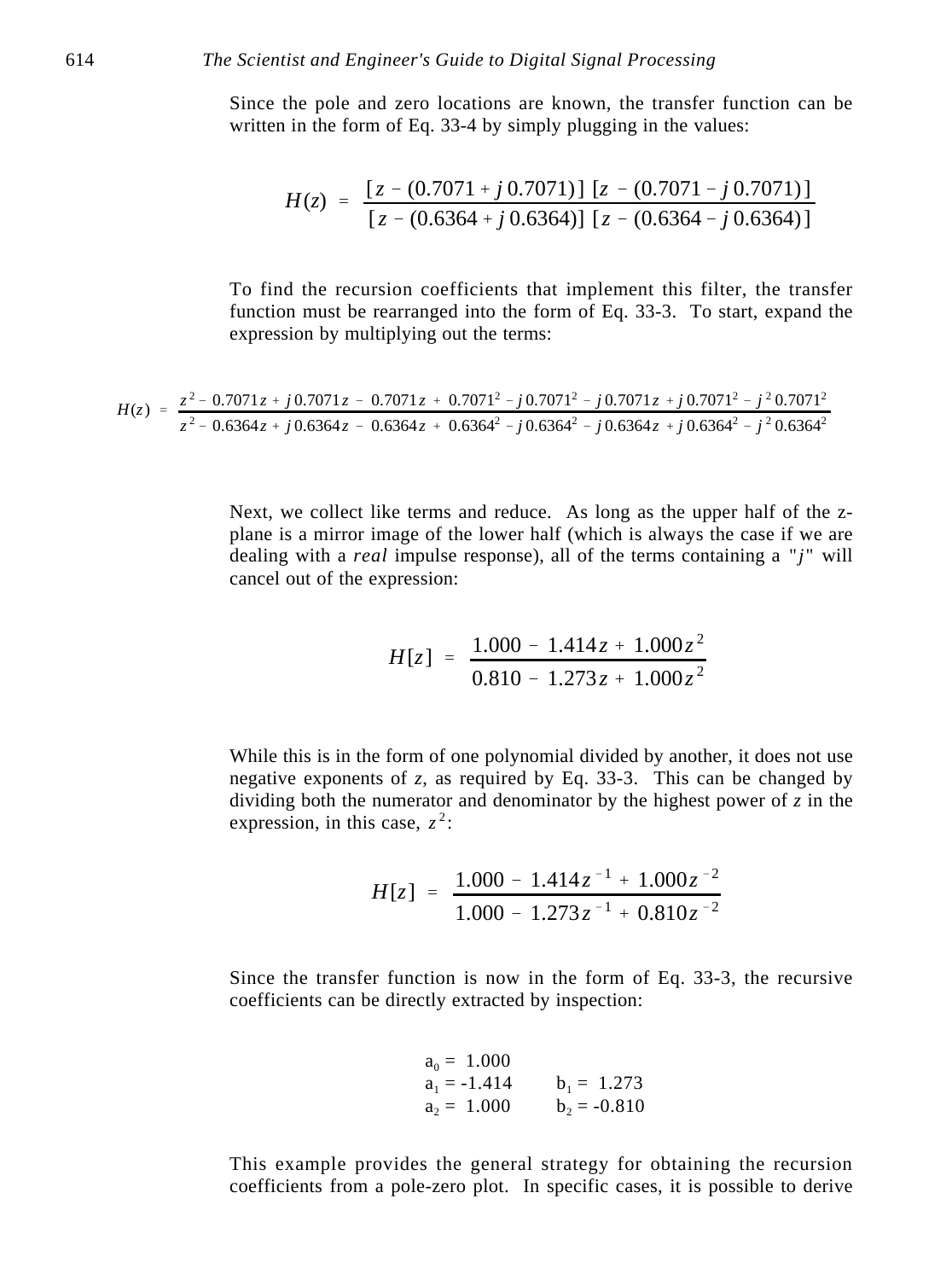simpler equations directly relating the pole-zero positions to the recursion coefficients. For example, a system containing two poles and two zeros, called as **biquad**, has the following relations:

EQUATION 33-5

Biquad design equations. These equations give the recursion coefficients,  $a_0$ ,  $a_1$ ,  $a_2$ ,  $b_1$ ,  $b_2$ , from the position of the poles:  $r_n \& \omega_n$ , and the zeros:  $r_0 \& \omega_0$ .

 $a_0 = 1$  $a_1 = -2r_0 \cos(\omega_0)$  $a_2 = r_0^2$ 0  $b_1 = 2r_p \cos(\omega_p)$  $b_2 = -r_p^2$ p

After the transfer function has been specified, how do we find the frequency response? There are three methods: one is mathematical and two are computational (programming). The mathematical method is based on finding the values in the z-plane that lie on the unit circle. This is done by evaluating the transfer function,  $H(z)$ , at  $r = 1$ . Specifically, we start by writing down the transfer function in the form of either Eq. 33-3 or 33-4. We then replace each *z* with  $e^{-j\omega}$  (that is,  $re^{-j\omega}$  with  $r = 1$ ). This provides a mathematical equation of the frequency response,  $H(\omega)$ . The problem is, the resulting expression is in a very inconvenient form. A significant amount of algebra is usually required to obtain something recognizable, such as the magnitude and phase. While this method provides an exact equation for the frequency response, it is difficult to automate in computer programs, such as needed in filter design packages.

The second method for finding the frequency response also uses the approach of evaluating the z-plane on the unit circle. The difference is that we only calculate *samples* of the frequency response, not a mathematical solution for the entire curve. A computer program loops through, perhaps, 1000 equally spaced frequencies between  $\omega = 0$  and  $\omega = \pi$ . Think of an ant moving between 1000 discrete points on the upper half of the z-plane's unit circle. The magnitude and phase of the frequency response are found at each of these location by evaluating the transfer function.

This method works well and is often used in filter design packages. Its major limitation is that it does not account for *round-off noise* affecting the system's characteristics. Even if the frequency response found by this method looks perfect, the implemented system can be completely unstable!

This brings up the third method: find the frequency response from the recursion coefficients that are actually used to implement the filter. To start, we find the impulse response of the filter by passing an impulse through the system. In the second step, we take the DFT of the impulse response (using the FFT, of course) to find the system's frequency response. The only critical item to remember with this procedure is that enough samples must be taken of the impulse response so that the discarded samples are *insignificant*. While books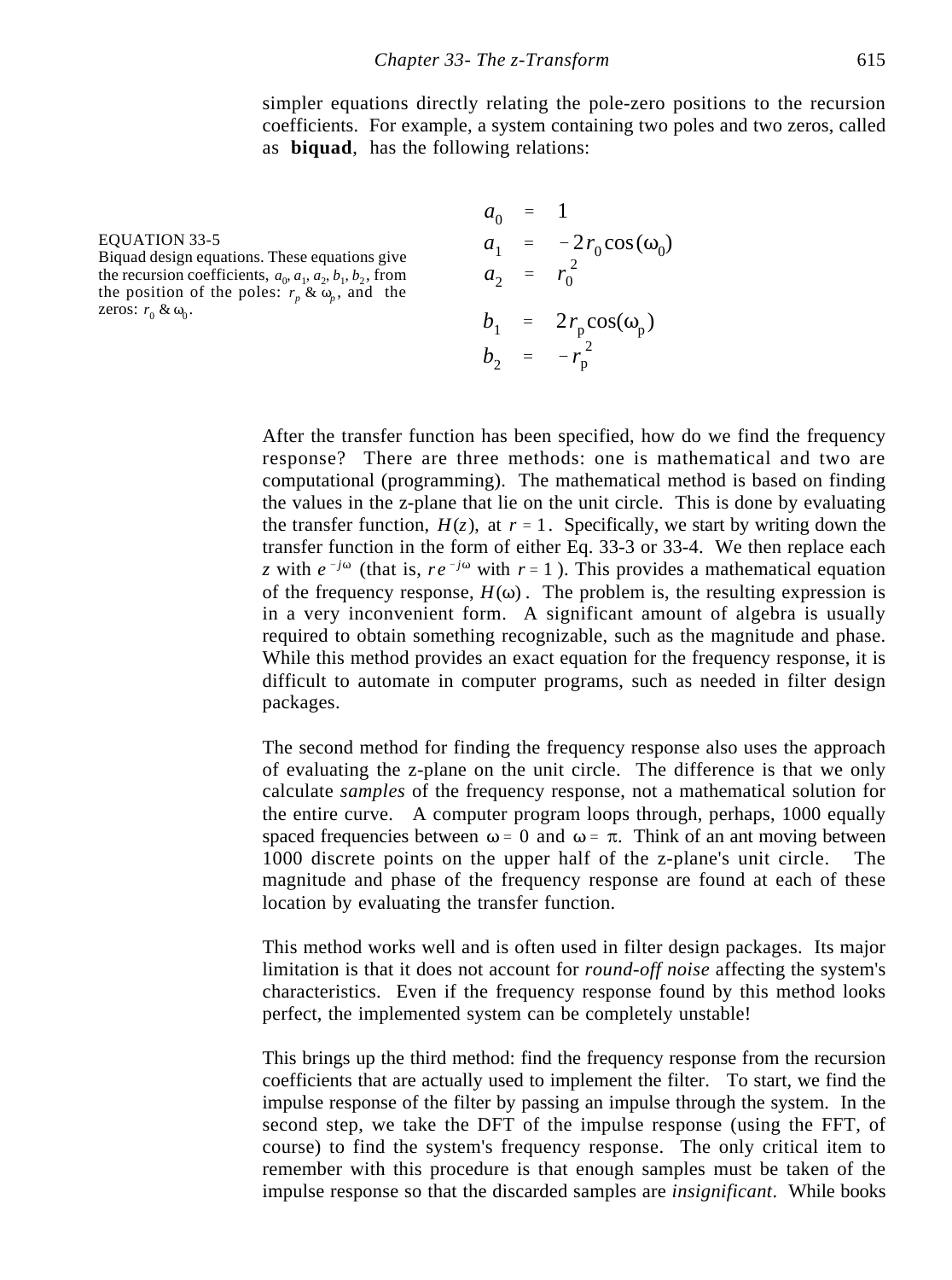could be written on the theoretical criteria for this, the practical rules are much simpler. Use as many samples as you *think* are necessary. After finding the frequency response, go back and repeat the procedure using twice as many samples. If the two frequency responses are adequately similar, you can be assured that the truncation of the impulse response hasn't fooled you in some way.

### **Cascade and Parallel Stages**

Sophisticated recursive filters are usually designed in stages to simplify the tedious algebra of the z-domain. Figure 33-4 illustrates the two common ways that individual stages can be arranged: cascaded stages and parallel stages with added outputs. For example, a low-pass and high-pass stage can be cascaded to form a *band-pass* filter. Likewise, a parallel combination of low-pass and high-pass stages can form a *band-reject* filter. We will call the two stages being combined *system 1* and *system 2*, with their recursion coefficients being called:  $a_0, a_1, a_2, b_1, b_2$  and  $A_0, A_1, A_2, B_1, B_2$ , respectively. Our goal is to combine these stages (in cascade or parallel) into a single recursive filter, which we will call *system 3*, with recursion coefficients given by:  $a_0$ ,  $a_1$ ,  $a_2$ ,  $a_3$ ,  $a_4$ ,  $b_1$ ,  $b_2$ ,  $b_3$ ,  $b_4$ .

As you recall from previous chapters, the frequency responses of systems in a cascade are combined by *multiplication*. Also, the frequency responses of systems in parallel are combined by *addition*. These same rules are followed by the z-domain transfer functions. This allows recursive systems to be combined by moving the problem into the z-domain, performing the required multiplication or addition, and then returning to the recursion coefficients of the final system.

As an example of this method, we will work out the algebra for combining two biquad stages in a cascade. The transfer function of each stage is found by writing Eq. 33-3 using the appropriate recursion coefficients. The transfer function of the entire system,  $H[z]$ , is then found by multiplying the transfer functions of the two stage:

$$
H[z] = \frac{a_0 + a_1 z^{-1} + a_2 z^{-2}}{1 - b_1 z^{-1} - b_2 z^{-2}} \times \frac{A_0 + A_1 z^{-1} + A_2 z^{-2}}{1 - B_1 z^{-1} - B_2 z^{-2}}
$$

Multiplying out the polynomials and collecting like terms:

$$
H[z] = \frac{a_0 A_0 + (a_0 A_1 + a_1 A_0) z^{-1} + (a_0 A_2 + a_1 A_1 + a_2 A_0) z^{-2} + (a_1 A_2 + a_2 A_1) z^{-3} + (a_2 A_2) z^{-4}}{1 - (b_1 + B_1) z^{-1} - (b_2 + B_2 - b_1 B_1) z^{-2} - (-b_1 B_2 - b_2 B_1) z^{-3} - (-b_2 B_2) z^{-4}}
$$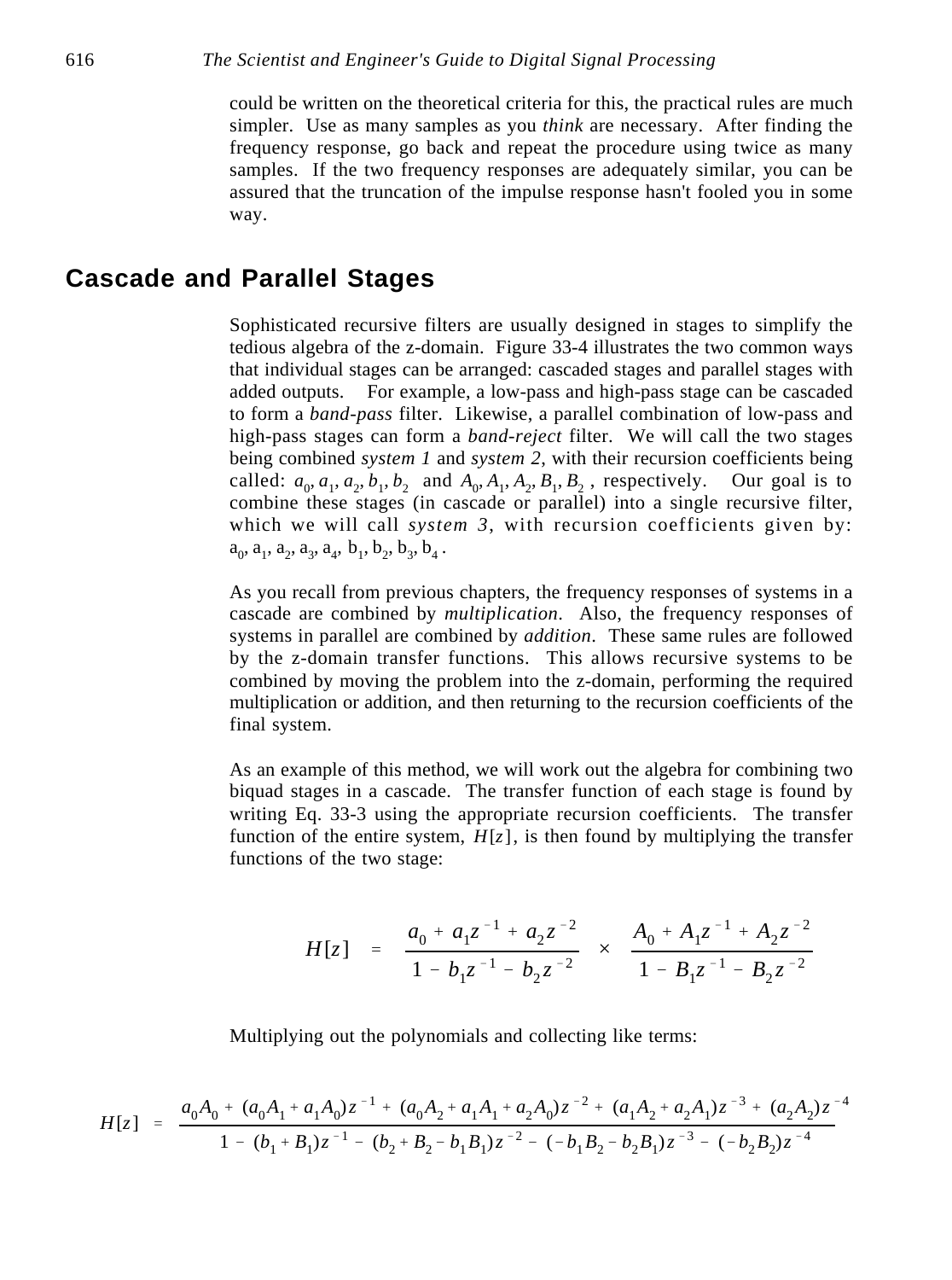

#### FIGURE 33-4

Combining cascade and parallel stages. The z-domain allows recursive stages in a cascade, (a), or in parallel, (b), to be combined into a single system, (c).





Since this is in the form of Eq. 33-3, we can directly extract the recursion coefficients that implement the cascaded system:

$$
a_0 = a_0 A_0
$$
  
\n
$$
a_1 = a_0 A_1 + a_1 A_0
$$
  
\n
$$
a_2 = a_0 A_2 + a_1 A_1 + a_2 A_0
$$
  
\n
$$
a_3 = a_1 A_2 + a_2 A_1
$$
  
\n
$$
a_4 = a_2 A_2
$$
  
\n
$$
b_1 = b_1 + B_1
$$
  
\n
$$
b_2 = b_2 + B_2 - b_1 B_1
$$
  
\n
$$
b_3 = -b_1 B_2 - b_2 B_1
$$
  
\n
$$
b_4 = -b_2 B_2
$$

The obvious problem with this technique is the large amount of algebra needed to multiply and rearrange the polynomial terms. Fortunately, the entire algorithm can be expressed in a short computer program, shown in Table 33-1. Although the cascade and parallel combinations require different mathematics, they use nearly the same program. In particular, only one line of code is different between the two algorithms, allowing both to be combined into a single program.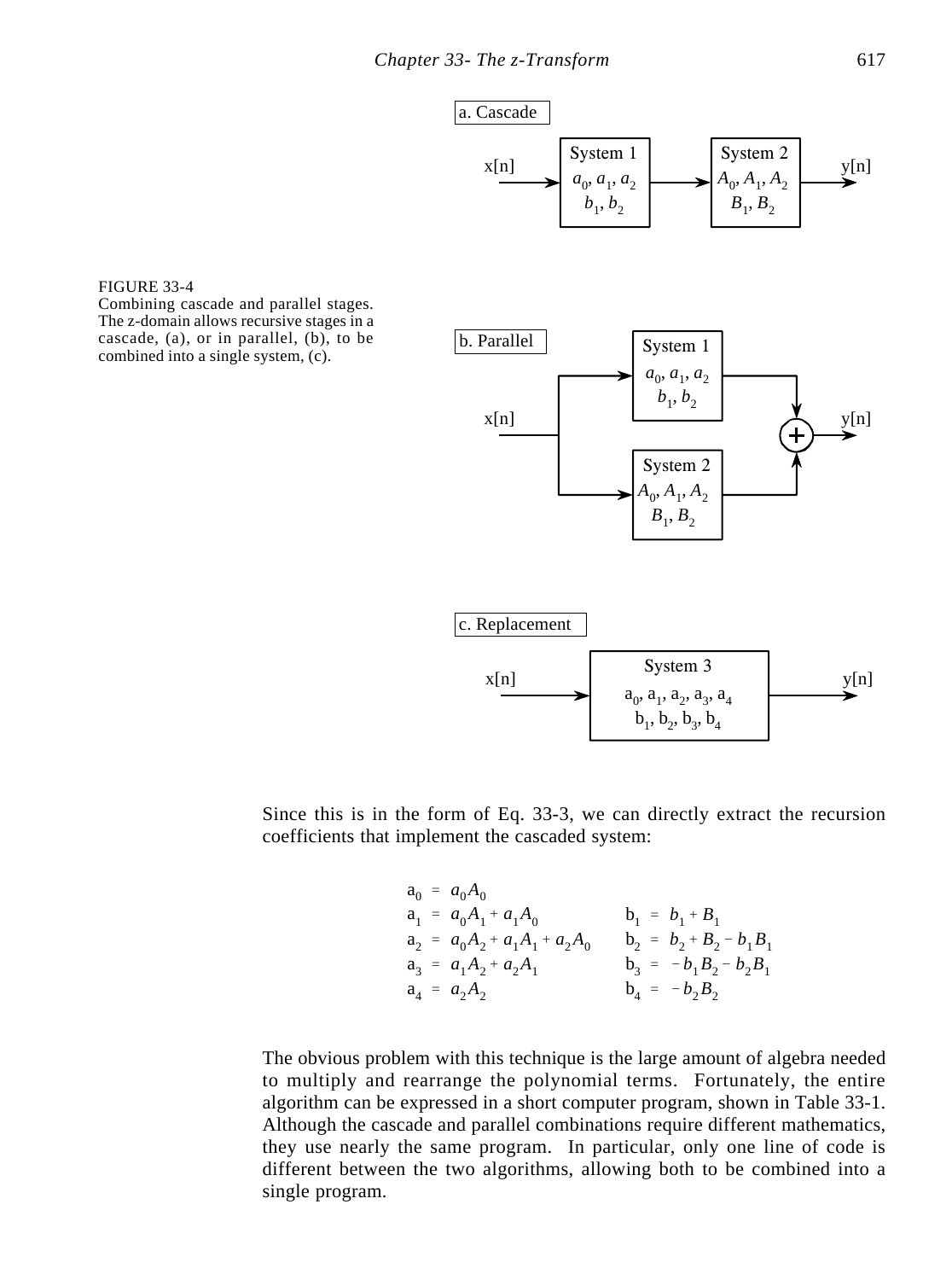100 'COMBINING RECURSION COEFFICIENTS OF CASCADE AND PARALLEL STAGES 110 ' 120 ' 'INITIALIZE VARIABLES 130 DIM A1[8], B1[8] 'a and b coefficients for system 1, one of the stages 140 DIM A2[8], B2[8] <sup>'a</sup> and b coefficients for system 2, one of the stages<br>150 DIM A3[16], B3[16] <sup>'</sup>a and b coefficients for system 3, the combined sys 'a and b coefficients for system 3, the combined system 160 ' 170 'Indicate cascade or parallel combination 180 INPUT "Enter 0 for cascade, 1 for parallel: ", CP% 190 ' 200 GOSUB XXXX 'Mythical subroutine to load: A1[ ], B1[ ], A2[ ], B2[ ] 210 ' 220 FOR I% = 0 TO 8 'Convert the recursion coefficients into transfer functions 230  $B2[I\%] = -B2[I\%]$ 240  $B1[I\%] = -B1[I\%]$ 250 NEXT I%  $260 B1[0] = 1$  $270 B2[0] = 1$ 280 ' 290 FOR  $I% = 0$  TO 16 'Multiply the polynomials by convolving  $300 \text{ A}3[1\%] = 0$  $310$  B3[I%] = 0 320 FOR  $J\% = 0$  TO 8 330 IF I%-J% < 0 OR I%-J% > 8 THEN GOTO 370 340 IF CP% = 0 THEN A3[I%] = A3[I%] + A1[J%] \* A2[I%-J%] 350 IF CP% = 1 THEN A3[I%] = A3[I%] + A1[J%] \* B2[I%-J%] + A2[J%] \* B1[I%-J%] 360 B3[I%] = B3[I%] + B1[J%] \* B2[I%-J%] 370 NEXT J% 380 NEXT I%  $390'$ <br> $400$  FOR I% = 0 TO 16 'Convert the transfer function into recursion coefficients. 410  $B3[I\%] = -B3[I\%]$ 420 NEXT I% 430  $B3[0] = 0$ 440 '<br>450 END ' 'The recursion coefficients of the combined system now<br>'reside in A3[] & B3[] 'reside in A3 $[$   $]$  & B3 $[$   $]$ 

TABLE 33-1

Combining cascade and parallel stages. This program combines the recursion coefficients of stages in cascade or parallel. The recursive coefficients for the two stages being combined enter the program in the arrays: A1 $[$ ], B1 $[$ ], & A2 $[$ ], B2 $[$ ]. The recursion coefficients that implement the entire system leave the program in the arrays: A3[ ], B3[ ].

> This program operates by changing the recursive coefficients from each of the individual stages into transfer functions in the form of Eq. 33-3 (lines 220- 270). After combining these transfer functions in the appropriate manner (lines 290-380), the information is moved back to being recursive coefficients (lines 400 to 430).

> The heart of this program is how the transfer function polynomials are represented and combined. For example, the numerator of the first stage being combined is:  $a_0 + a_1 z^{-1} + a_2 z^{-2} + a_3 z^{-3} \dots$ . This polynomial is represented in the program by storing the coefficients:  $a_0$ ,  $a_1$ ,  $a_2$ ,  $a_3$ ..., in the array: A1[0], A1[1], A1[2], A1[3] $\cdots$ . Likewise, the numerator for the second stage is represented by the values stored in:  $A2[0], A2[1], A2[2], A2[3]$ , and the numerator for the combined system in: A3[0], A3[1], A3[2], A3[3] ... The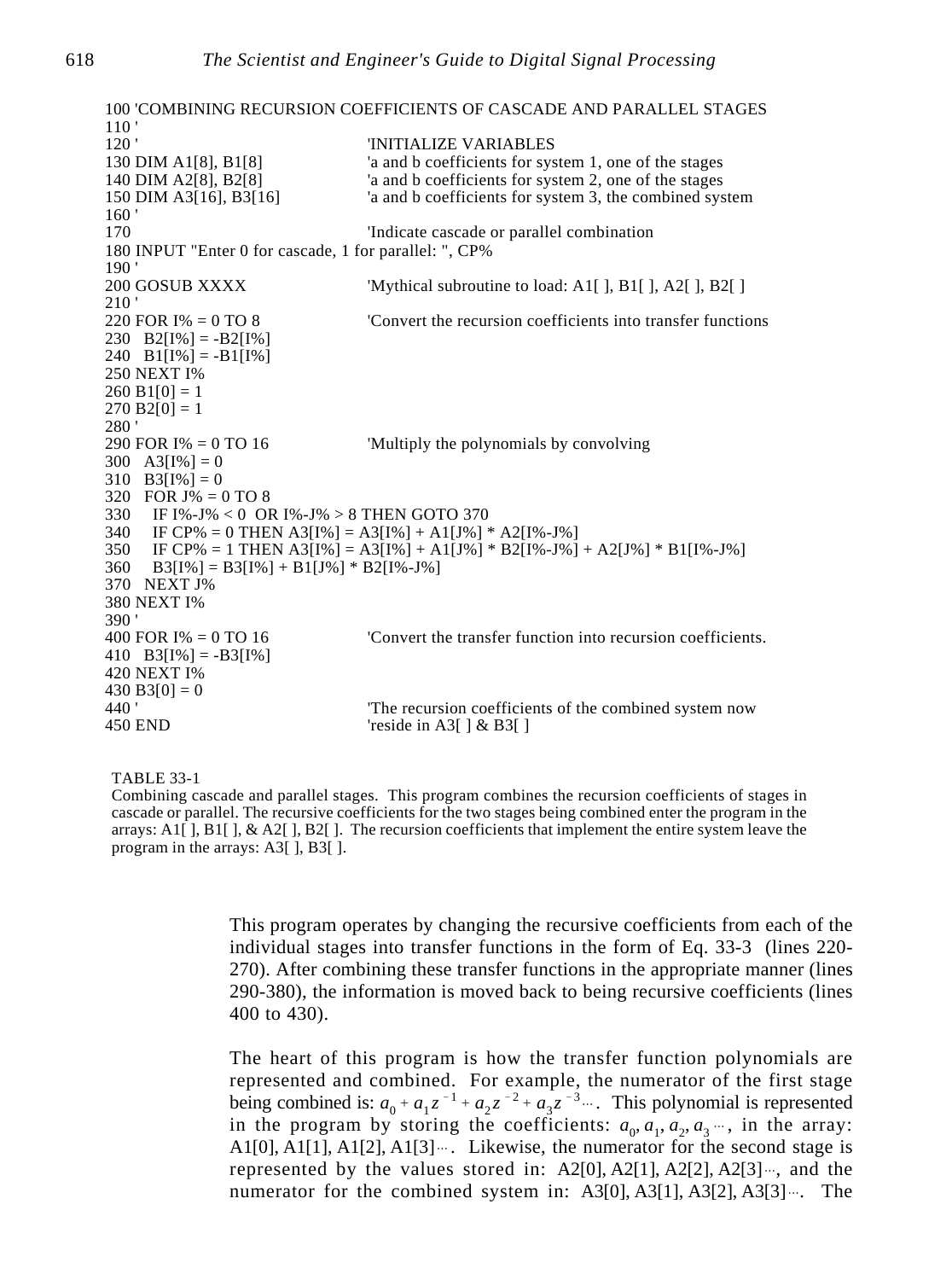idea is to represent and manipulate *polynomials* by only referring to their *coefficients*. The question is, how do we calculate A3[], given that A1[], A2[ ], and A3[ ] all represent polynomials? The answer is that when two polynomials are multiplied, their coefficients are *convolved*. In equation form: A1[ ]  $*$  A2[ ] = A3[ ]. This allows a standard convolution algorithm to find the transfer function of cascaded stages by convolving the two numerator arrays and the two denominator arrays.

The procedure for combining parallel stages is slightly more complicated. In algebra, fractions are added according to:

$$
\frac{w}{x} + \frac{y}{z} = \frac{w \cdot z + y \cdot z}{x \cdot z}
$$

Since each of the transfer functions is a fraction (one polynomial divided by another polynomial), we combine stages in parallel by multiplying the denominators, and adding the cross products in the numerators. This means that the denominator is calculated in the same way as for cascaded stages, but the numerator calculation is more elaborate. In line 340, the numerators of *cascaded* stages are convolved to find the numerator of the combined transfer function. In line 350, the numerator of the *parallel* stage combination is calculated as the sum of the two numerators convolved with the two denominators. Line 360 handles the denominator calculation for both cases.

### **Spectral Inversion**

Chapter 14 describes an FIR filter technique called *spectral inversion*. This is a way of changing the filter kernel such that the frequency response is flipped top-for-bottom. All the passbands are changed into stopbands, and vice versa. For example, a low-pass filter is changed into high-pass, a band-pass filter into band-reject, etc. A similar procedure can be done with recursive filters, although it is far less successful.

As illustrated in Fig. 33-5, spectral inversion is accomplished by subtracting the output of the system from the original signal. This procedure can be



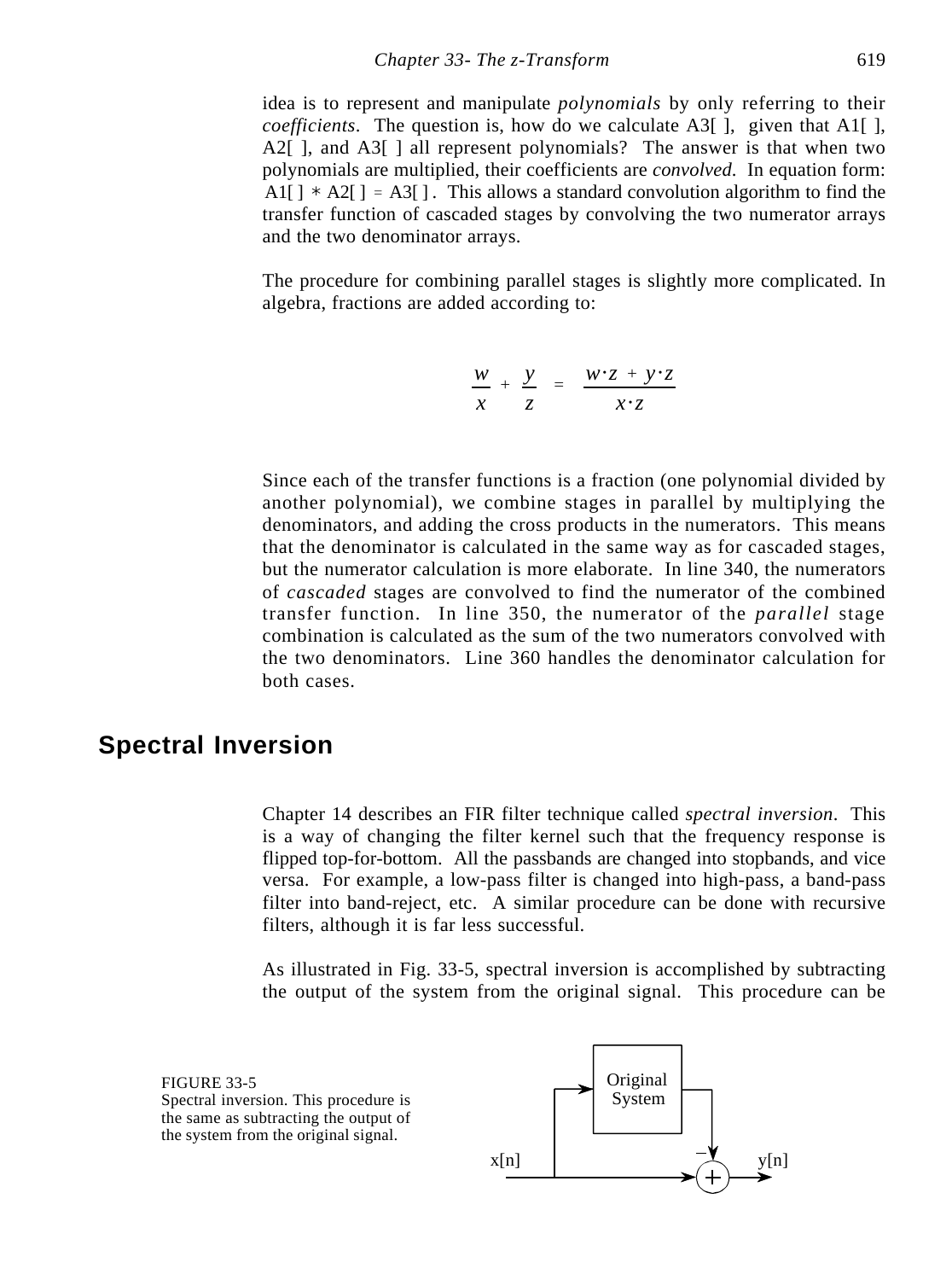viewed as combining two stages in parallel, where one of the stages happens to be the *identity system* (the output is identical to the input). Using this approach, it can be shown that the "b" coefficients are left unchanged, and the modified "a" coefficients are given by:

#### EQUATION 33-6

| 600111011 <i>33</i> 0                         |                    |
|-----------------------------------------------|--------------------|
| Spectral inversion. The frequency response    | $a_0 = 1 - a_0$    |
| of a recursive filter can be flipped top-for- |                    |
| bottom by modifying the "a" coefficients      | $a_1 = -a_1 - b_1$ |
| according to these equations. The original    | $a_2 = -a_2 - b_2$ |
| coefficients are shown in italics, and the    |                    |
| modified coefficients in roman. The "b"       | $a_3 = -a_3 - b_3$ |
| coefficients are not changed. This method     |                    |
| usually provides poor results.                |                    |
|                                               |                    |

Figure 33-6 shows spectral inversion for two common frequency responses: a low-pass filter, (a), and a notch filter, (c). This results in a high-pass filter, (b), and a band-pass filter, (d), respectively. How do the resulting frequency responses look? The high-pass filter is absolutely terrible! While



#### FIGURE 33-6

Examples of spectral inversion. Figure (a) shows the frequency response of a 6 pole low-pass Butterworth filter. Figure (b) shows the corresponding high-pass filter obtained by spectral inversion; its a mess! A more successful case is shown in (c) and (d) where a notch filter is transformed in to a band-pass frequency response.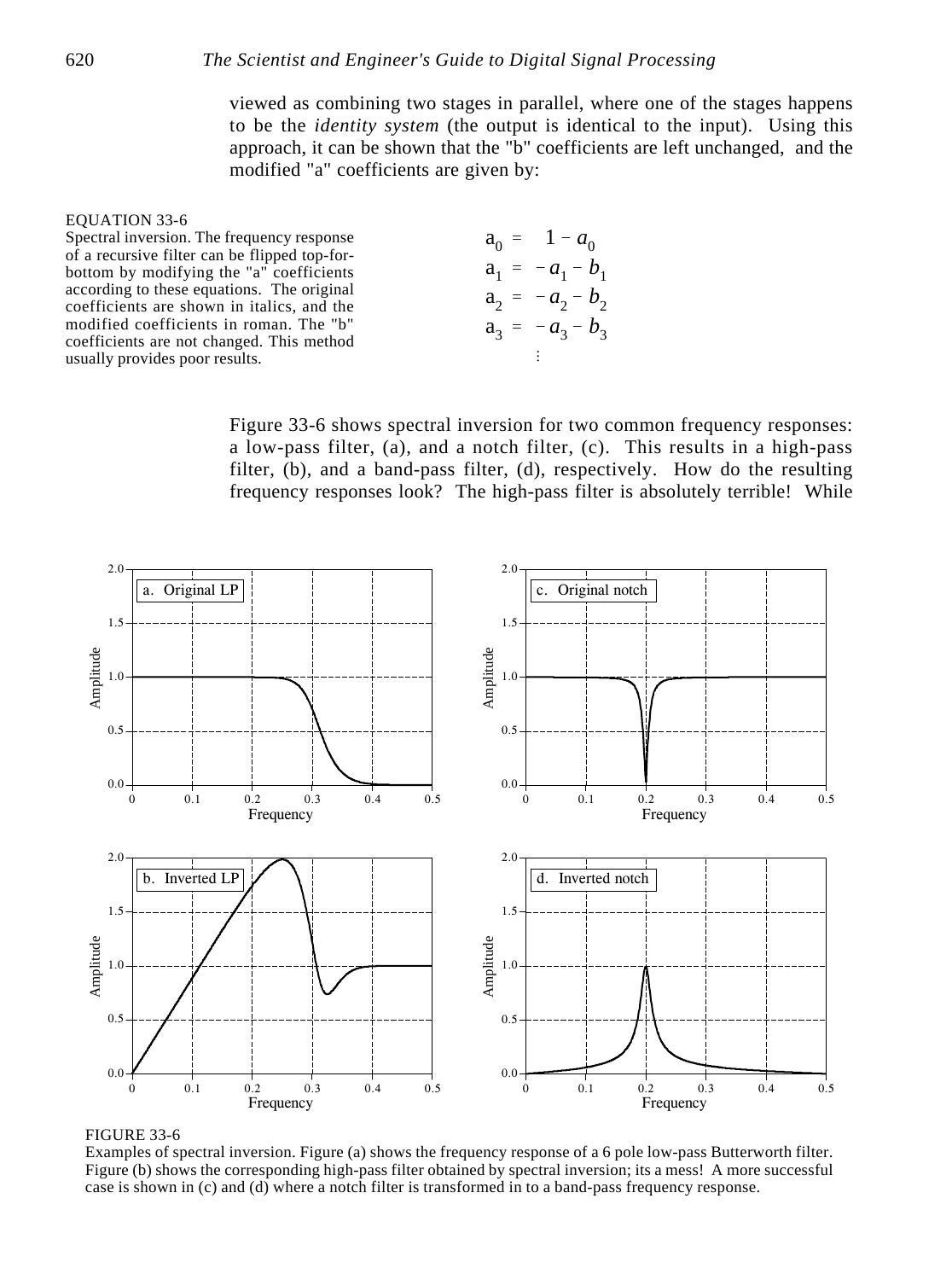the band-pass is better, the peak is not as sharp as the notch filter from which it was derived. These mediocre results are especially disappointing in comparison to the excellent performance seen in Chapter 14. Why the difference? The answer lies in something that is often forgotten in filter design: the *phase response*.

To illustrate how phase is the culprit, consider a system called the **Hilbert transformer**. The Hilbert transformer is not a specific device, but any system that has the frequency response: Magnitude  $= 1$  and phase  $= 90$  degrees, for all frequencies. This means that any sinusoid passing through a Hilbert transformer will be unaffected in amplitude, but changed in phase by onequarter of a cycle. Hilbert transformers can be analog or discrete (that is, hardware or software), and are commonly used in communications for various modulation and demodulation techniques.

Now, suppose we spectrally invert the Hilbert transformer by subtracting its output from the original signal. Looking only at the *magnitude* of the frequency responses, we would conclude that the entire system would have an output of *zero*. That is, the magnitude of the Hilbert transformer's output is identical to the magnitude of the original signal, and the two will cancel. This, of course, is completely incorrect. Two sinusoids will exactly cancel only if they have the same magnitude *and* phase. In reality, the frequency response of this composite system has a magnitude of  $\sqrt{2}$ , and a phase shift of -45 degrees. Rather than being zero (our naive guess), the output is *larger* in amplitude than the input!

Spectral inversion works well in Chapter 14 because of the specific kind of filter used: *zero phase*. That is, the filter kernels have a left-right symmetry. When there is no phase shift introduced by a system, the subtraction of the output from the input is dictated solely by the magnitudes. Since recursive filters are plagued with phase shift, spectral inversion generally produces unsatisfactory filters.

### **Gain Changes**

Suppose we have a recursive filter and need to modify the recursion coefficients such that the output signal is changed in amplitude. This might be needed, for example, to insure that a filter has unity gain in the passband. The method to achieve this is very simple: multiply the "a" coefficients by whatever factor we want the gain to change by, and leave the "b" coefficients alone.

Before adjusting the gain, we would probably like to know its current value. Since the gain must be specified at a frequency in the *passband*, the procedure depends on the type of filter being used. Low-pass filters have their gain measured at a frequency of *zero*, while high-pass filters use a frequency of 0.5, the maximum frequency allowable. It is quite simple to derive expressions for the gain at both these special frequencies. Here's how it is done.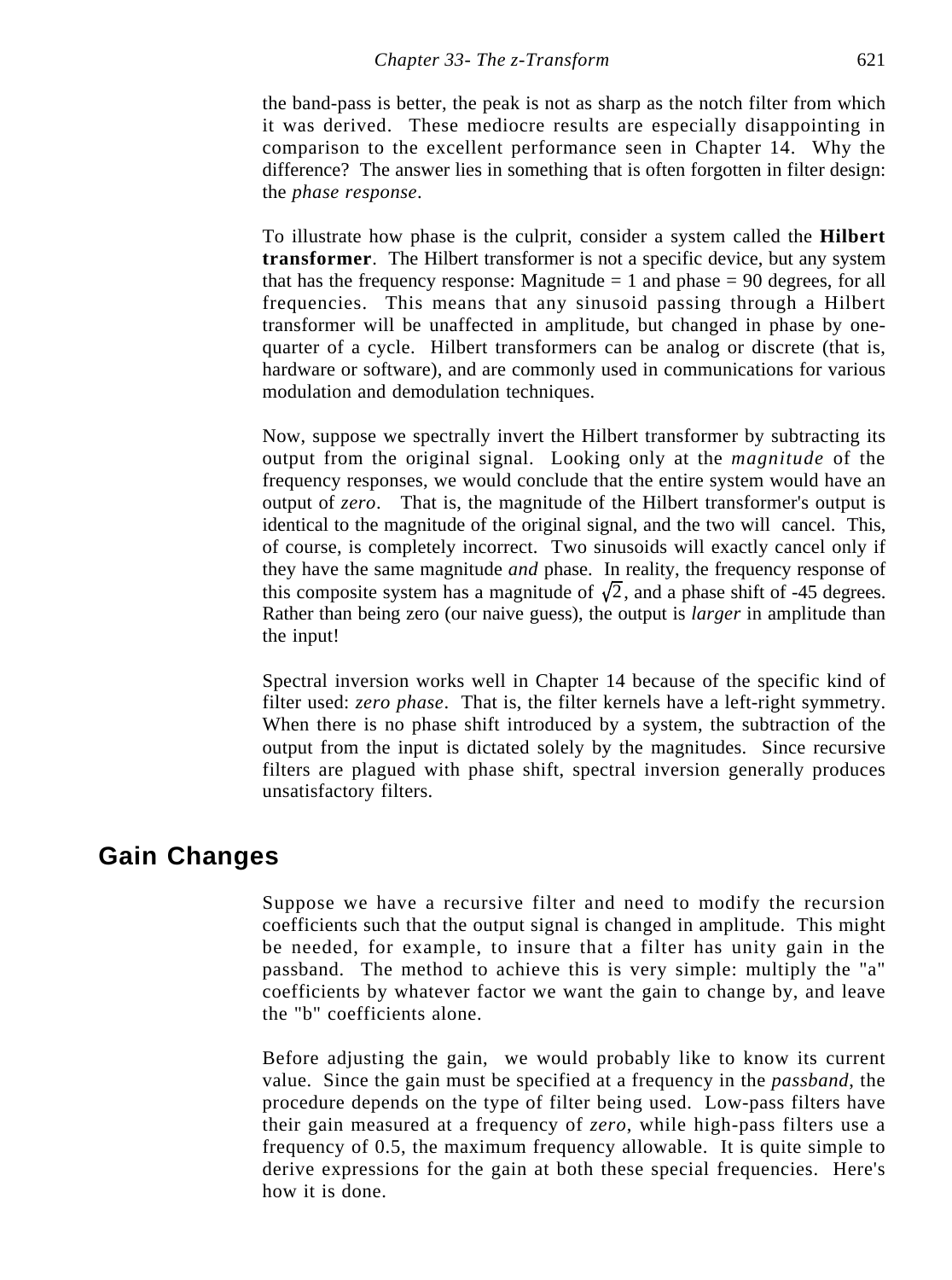First, we will derive an equation for the gain at zero frequency. The idea is to force each of the input samples to have a value of *one*, resulting in each of the output samples having a value of *G*, the gain of the system we are trying to find. We will start by writing the recursion equation, the mathematical relationship between the input and output signals:

$$
y[n] = a_0 x[n] + a_1 x[n-1] + a_2 x[n-2] + \dots + b_1 y[n-1] + b_2 y[n-2] + b_3 y[n-3] + \dots
$$

Next, we plug in *one* for each input sample, and *G* for each output sample. In other words, we force the system to operate at zero frequency. The equation becomes:

$$
G = a_0 + a_1 + a_2 + a_3 + \dots + b_1 G + b_2 G + b_3 G + b_4 G \dots
$$

Solving for *G* provides the gain of the system at zero frequency, based on its recursion coefficients:

EQUATION 33-7 DC gain of recursive filters. This relation provides the DC gain from the recursion coefficients.

$$
G = \frac{a_0 + a_1 + a_2 + a_3 \cdots}{1 - (b_1 + b_2 + b_3 \cdots)}
$$

To make a filter have a gain of *one* at DC, calculate the existing gain by using this relation, and then divide all the "a" coefficients by *G*.

The gain at a frequency of 0.5 is found in a similar way: we force the input and output signals to operate at this frequency, and see how the system responds. At a frequency of 0.5, the samples in the input signal alternate between -1 and 1. That is, successive samples are: 1, -1, 1, -1, 1, -1, 1, etc. The corresponding output signal also alternates in sign, with an amplitude equal to the gain of the system: *G*, -*G*, *G*, -*G*, *G*, -*G*, etc. Plugging these signals into the recursion equation:

$$
G = a_0 - a_1 + a_2 - a_3 + \dots - b_1 G + b_2 G - b_3 G + b_4 G \dots
$$

Solving for *G* provides the gain of the system at a frequency of 0.5, using its recursion coefficients:

EQUATION 33-8

Gain at maximum frequency. This relation gives the recursive filter's gain at a frequency of 0.5, based on the system's recursion coefficients.

$$
G = \frac{a_0 - a_1 + a_2 - a_3 + a_4 \cdots}{1 - (-b_1 + b_2 - b_3 + b_4 \cdots)}
$$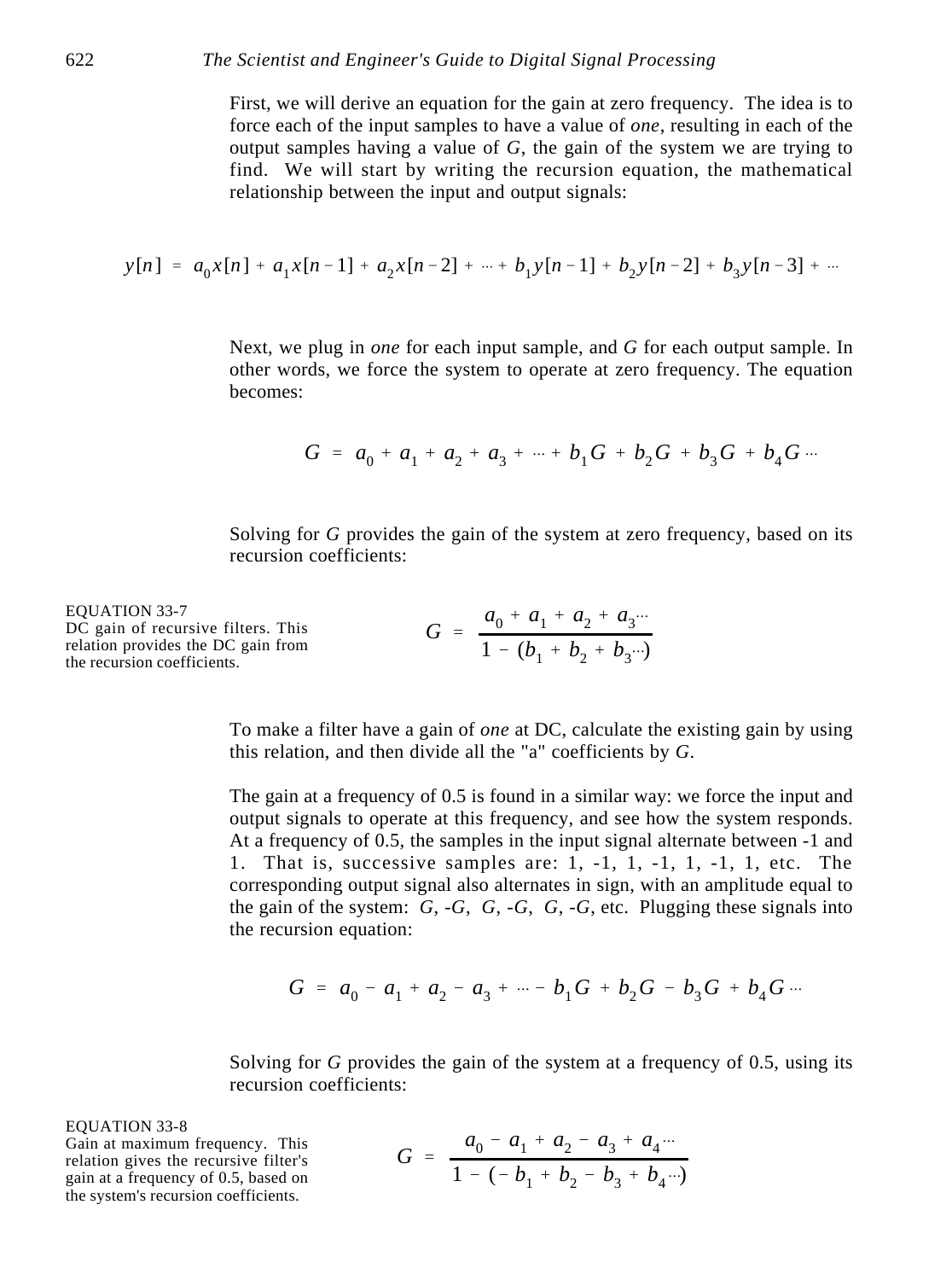Just as before, a filter can be normalized for unity gain by dividing all of the "a" coefficients by this calculated value of *G*. Calculation of Eq. 33-8 in a computer program requires a method for generating negative signs for the odd coefficients, and positive signs for the even coefficients. The most common method is to multiply each coefficient by  $(-1)^k$ , where *k* is the index of the coefficient being worked on. That is, as *k* runs through the values: 0, 1, 2, 3, 4, 5, 6 etc., the expression,  $(-1)^k$ , takes on the values: 1,  $-1, 1, -1, 1, -1, 1$  etc.

### **Chebyshev-Butterworth Filter Design**

A common method of designing recursive digital filters is shown by the Chebyshev-Butterworth program presented in Chapter 20. It starts with a polezero diagram of an *analog* filter in the s-plane, and converts it into the desired *digital* filter through several mathematical *transforms*. To reduce the complexity of the algebra, the filter is designed as a cascade of several stages, with each stage implementing one pair of poles. The recursive coefficients for each stage are then combined into the recursive coefficients for the entire filter. This is a very sophisticated and complicated algorithm; a fitting way to end this book. Here's how it works.

### **Loop Control**

Figure 33-7 shows the program and flowchart for the method, duplicated from Chapter 20. After initialization and parameter entry, the main portion of the program is a loop that runs through each pole-pair in the filter. This loop is controlled by block 11 in the flowchart, and the FOR-NEXT loop in lines 320 & 460 of the program. For example, the loop will be executed three times for a 6 pole filter, with the loop index, P%, taking on the values 1,2,3. That is, a 6 pole filter is implemented in three stages, with two poles per stage.

### **Combining Coefficients**

During each loop, subroutine 1000 (listed in Fig. 33-8) calculates the recursive coefficients *for that stage*. These are returned from the subroutine in the five variables: A0, A1, A2, B1, B2. In step 10 of the flowchart (lines 360-440), these coefficients are combined with the coefficients of all the previous stages, held in the arrays:  $A[\ ]$  and  $B[\ ]$ . At the end of the first loop,  $A[\ ]$  and  $B[\ ]$ hold the coefficients for stage one. At the end of the second loop, A[] and B[ ] hold the coefficients of the cascade of stage one and stage two. When all the loops have been completed,  $A[\ ]$  and  $B[\ ]$  hold the coefficients needed to implement the entire filter.

The coefficients are combined as previously outlined in Table 33-1, with a few modifications to make the code more compact. First, the index of the arrays, A[ ] and B[ ], is shifted by *two* during the loop. For example,  $a_0$  is held in A[2],  $a_1 \& b_1$  are held in A[3] & B[3], etc. This is done to prevent the program from trying to access values outside the defined arrays. This shift is removed in block 12 (lines 480-520), such that the final recursion coefficients reside in A[ ] and B[ ] without an index offset.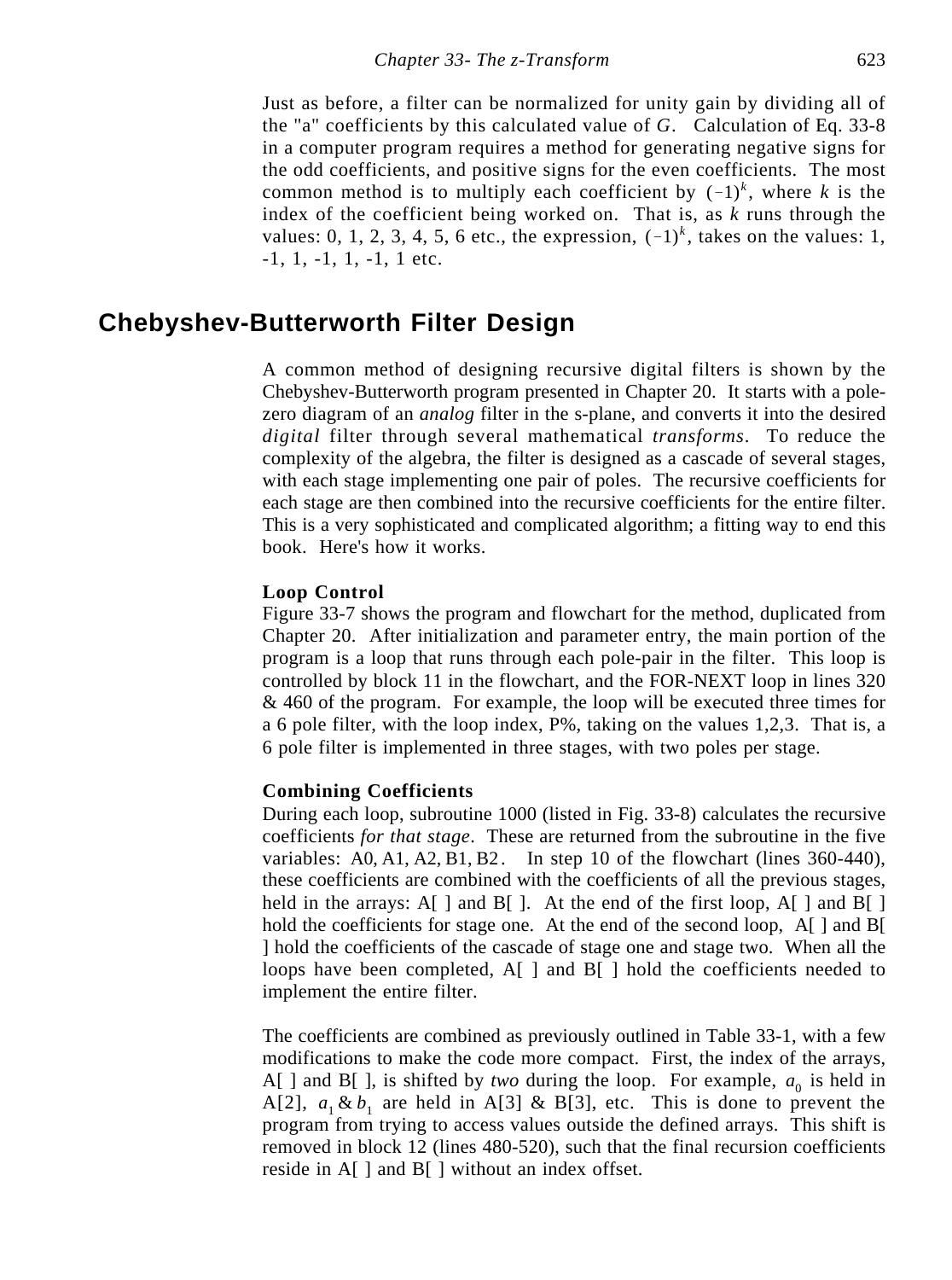Second, A[] and B[] must be initialized with coefficients corresponding to the *identity* system, not all zeros. This is done in lines 180 to 240. During the first loop, the coefficients for the first stage are combined with the information initially present in these arrays. If all zeros were initially present, the arrays would always remain zero. Third, two temporary arrays are used, TA[ ] and TB[ ]. These hold the old values of A[ ] and B[ ] during the convolution, freeing  $A[\ ]$  and  $B[\ ]$  to hold the new values.

To finish the program, block 13 (lines 540-670) adjusts the filter to have a unity gain in the passband. This operates as previously described: calculate the existing gain with Eq. 33-7 or 33-8, and divide all the "a" coefficients to normalize. The intermediate variables, SA and SB, are the sums of the "a" and "b" coefficients, respectively.

### **Calculate Pole Locations in the s-Plane**

Regardless of the type of filter being designed, this program begins with a Butterworth low-pass filter in the *s-plane*, with a cutoff frequency of  $\omega = 1$ . As described in the last chapter, Butterworth filters have poles that are equally spaced around a circle in the s-plane. Since the filter is low-pass, no zeros are used. The radius of the circle is *one*, corresponding to the cutoff frequency of  $\omega$  = 1. Block 3 of the flowchart (lines 1080 & 1090) calculate the location of each pole-pair in rectangular coordinates. The program variables, RP and IP, are the real and imaginary parts of the pole location, respectively. These program variables correspond to  $\sigma$  and  $\omega$ , where the pole-pair is located at  $\sigma \pm j\omega$ . This pole location is calculated from the number of poles in the filter and the stage being worked on, the program variables: NP and P%, respectively.

### **Warp from Circle to Ellipse**

To implement a Chebyshev filter, this *circular* pattern of poles must be transformed into an *elliptical* pattern. The relative flatness of the ellipse determines how much ripple will be present in the passband of the filter. If the pole location on the circle is given by:  $\sigma$  and  $\omega$ , the corresponding location on the ellipse,  $\sigma'$  and  $\omega'$ , is given by:

#### EQUATION 33-9

Circular to elliptical transform. These equations change the pole location on a circle to a corresponding location on an ellipse. The variables, *NP* and *PR*, are the number of poles in the filter, and the percent ripple in the passband, respectively. The location on the circle is given by  $\sigma$  and  $\omega$ , and the location on the ellipse by  $\sigma'$  and  $\omega'$ . The variables  $\epsilon$ , *v*, and *k,* are used only to make the equations shorter.

$$
\sigma' = \sigma \sinh(v)/k
$$

$$
\omega' = \omega \cosh(v)/k
$$

where:  
\n
$$
v = \frac{\sinh^{-1}(1/\epsilon)}{NP}
$$
  
\n $k = \cosh\left(\frac{1}{NP}\cosh^{-1}\frac{1}{\epsilon}\right)$   
\n $\epsilon = \left[\left(\frac{100}{100 - PR}\right)^2 - 1\right]^{1/2}$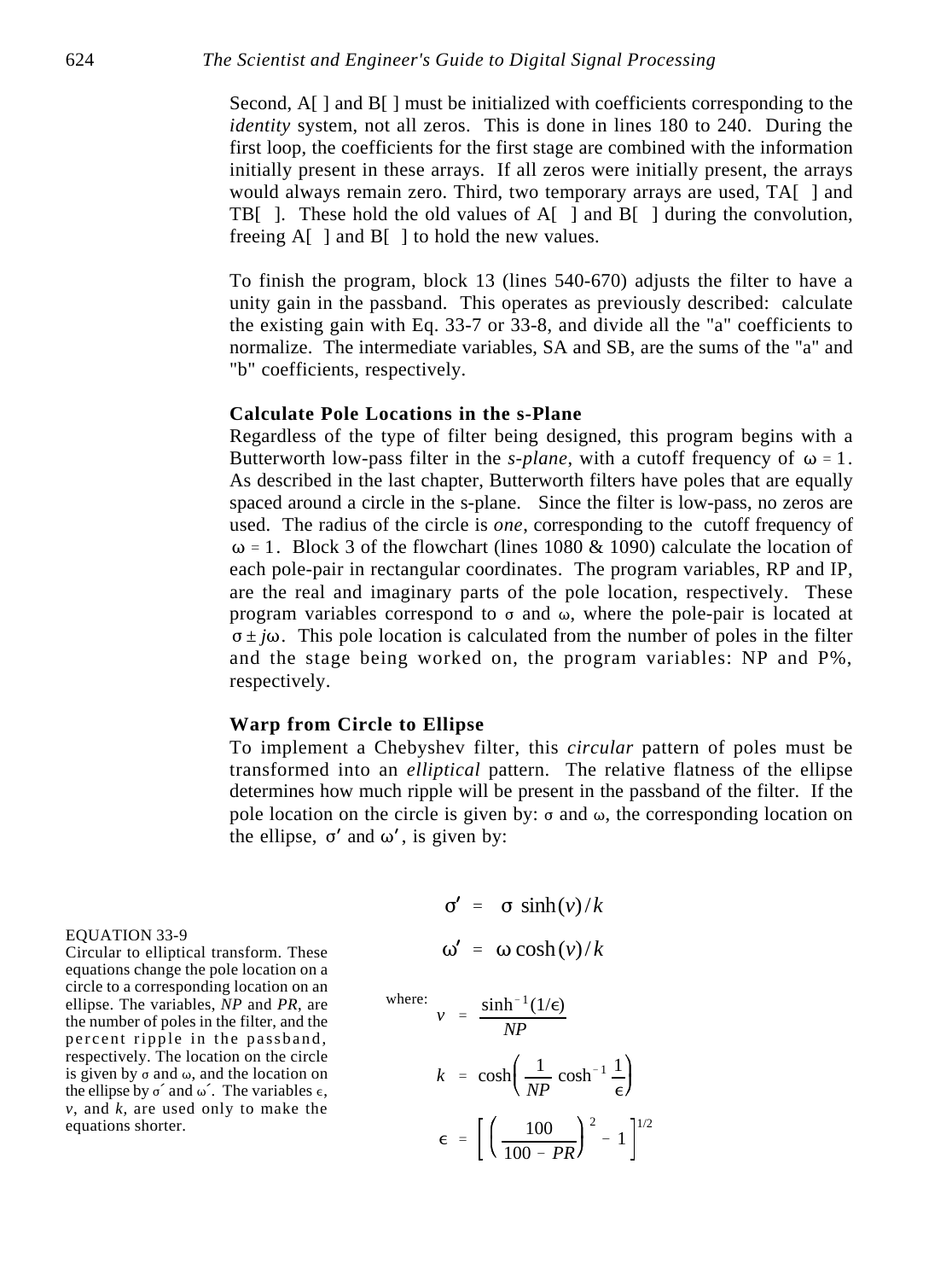



FIGURE 33-7

Chebyshev-Butterworth filter design. This program was previously presented as Table 20-4 and Table 20-5 in Chapter 20. Figure 33-8 shows the program and flowchart for subroutine 1000, called from line 340 of this main program.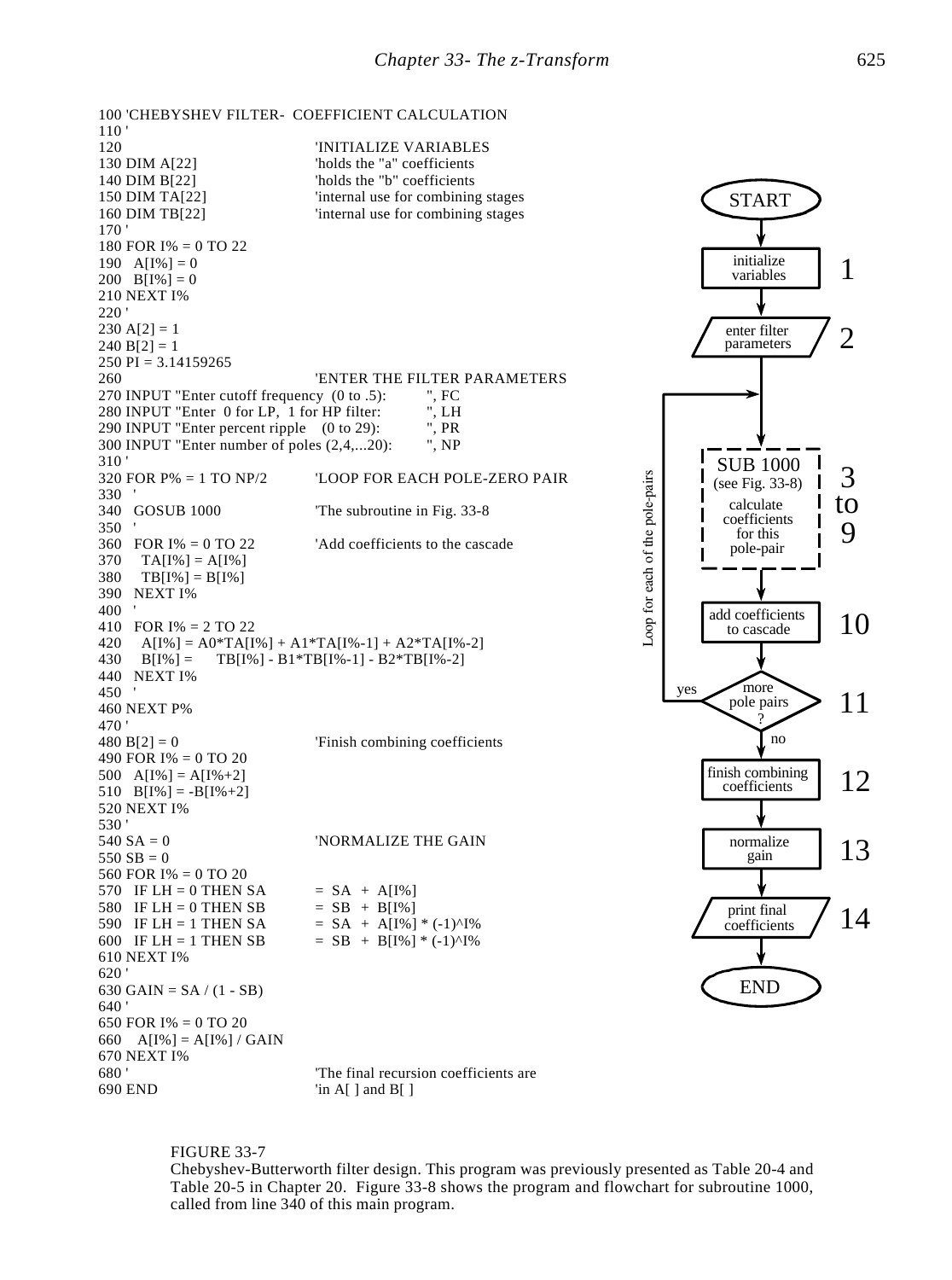These equations use hyperbolic sine and cosine functions to define the ellipse, just as ordinary sine and cosine functions operate on a circle. The flatness of the ellipse is controlled by the variable: *PR*, which is numerically equal to the percentage of ripple in the filter's passband. The variables:  $\epsilon$ , v and *k* are used to reduce the complexity of the equations, and are represented in the program by: *ES*, *VX* and *KX*, respectively. In addition to converting from a circle to an ellipse, these equations correct the pole locations to keep a unity cutoff frequency. Since many programming languages do not support hyperbolic functions, the following identities are used:

$$
\sinh(x) = \frac{e^{x} - e^{-x}}{2}
$$
  
\n
$$
\cosh(x) = \frac{e^{x} + e^{-x}}{2}
$$
  
\n
$$
\sinh^{-1}(x) = \log_e [x + (x^2 + 1)^{1/2}]
$$
  
\n
$$
\cosh^{-1}(x) = \log_e [x + (x^2 - 1)^{1/2}]
$$

These equations produce illegal operations for  $PR \ge 30$  and  $PR = 0$ . To use this program to calculate Butterworth filters (i.e., zero ripple,  $PR = 0$ ), the program lines that implement these equations must be bypassed (line 1120).

### **Continuous to Discrete Conversion**

The most common method of converting a pole-zero pattern from the s-domain into the z-domain is the **bilinear transform**. This is a mathematical technique of *conformal mapping*, where one complex plane is algebraically distorted or warped into another complex plane. The bilinear transform changes  $H(s)$ , into  $H(z)$ , by the substitution:

EQUATION 33-10 The Bilinear transform. This substitution maps every point in the s-plane into a corresponding piont in the z-plane.

$$
s \rightarrow \frac{2(1-z^{-1})}{T(1+z^{-1})}
$$

That is, we write an equation for *H*(*s*), and then replaced each *s* with the above expression. In most cases,  $T = 2 \tan(1/2) = 1.093$  is used. This results in the s-domain's frequency range of 0 to  $\pi$  radians/second, being mapped to the z-domain's frequency range of 0 to  $\pi$  radians. Without going into more detail, the bilinear transform has the desired properties to convert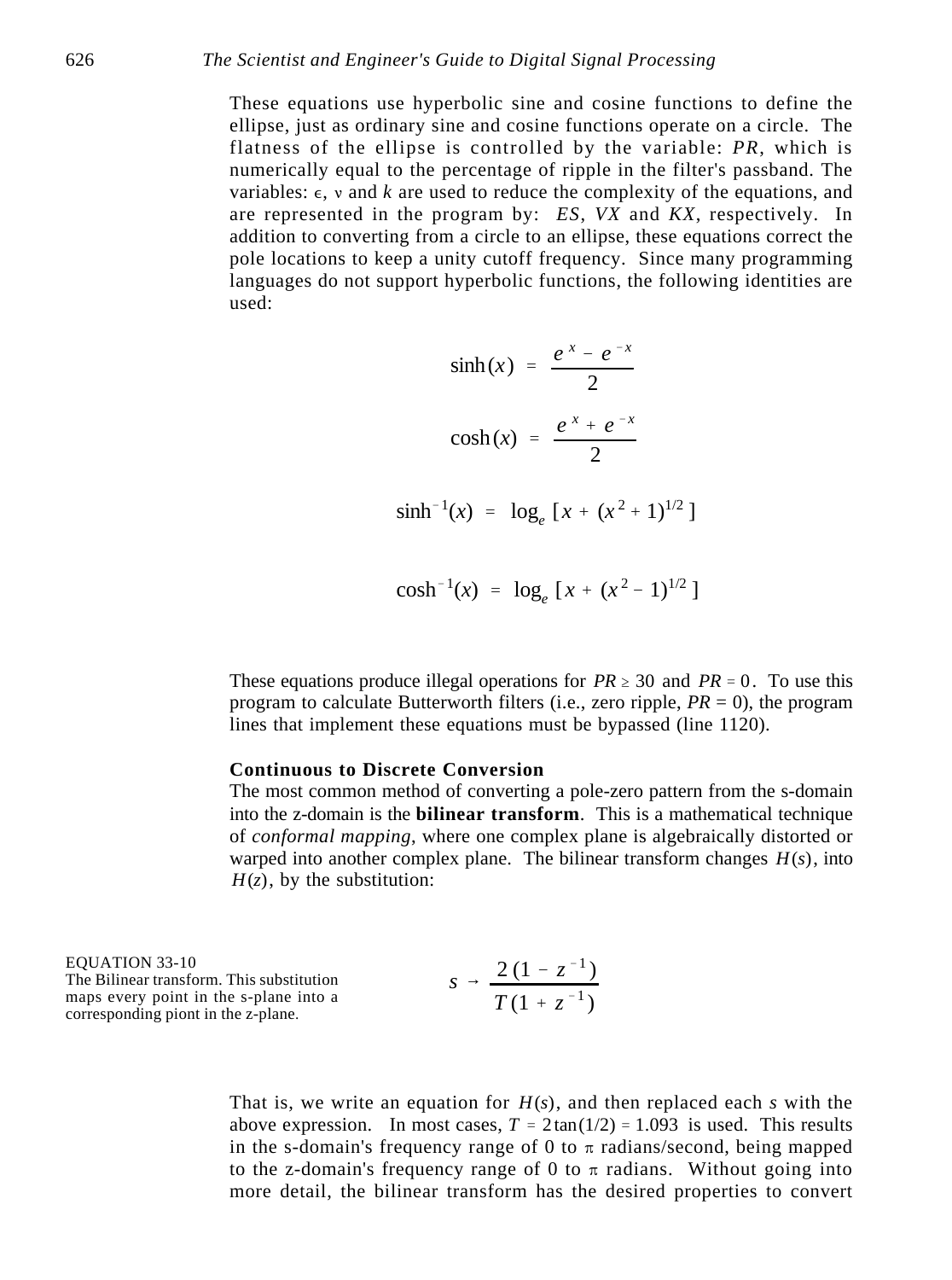$\mathcal{L}$  HP or  $\mathcal{L}$  HP filter? s to z-domain conversion warp from circle to ellipse Chebyshev filter? yes no calculate pole location on circle LP to LP transform LP to HP transform 3 4 5 6 7 8 9 1000 'THIS SUBROUTINE IS CALLED FROM FIG. 33-7, LINE 340 1010 ' 1020 'Variables entering subroutine: PI, FC, LH, PR, HP, P% 1030 'Variables exiting subroutine: A0, A1, A2, B1, B2<br>1040 'Variables used internally: RP, IP, ES, VX, KX RP, IP, ES, VX, KX, T, W, M, D, K, 1050 ' X0, X1, X2, Y1, Y2 1060 ' 1070 ' 'Calculate pole location on unit circle 1080 RP =  $-COS(PI/(NP*2) + (P%-1) * PI/NP)$ 1090 IP =  $\text{SIN}(\text{PI}/(\text{NP*2}) + (\text{P}\% - 1) * \text{PI}/\text{NP})$ 1100 ' 1110 ' 'Warp from a circle to an ellipse 1120 IF PR = 0 THEN GOTO 1210 1130 ES = SQR( $(100 / (100-PR))^2$  -1)  $1140 \text{ VX} = (1/\text{NP}) * LOG((1/\text{ES}) + SQR((1/\text{ES}^2) + 1))$ 1150 KX =  $(1/NP) * LOG( (1/ES) + SQR( (1/ES^2) - 1) )$  $1160$  KX =  $(EXP(KX) + EXP(-KX))/2$ 1170  $RP = RP * ( (EXP(VX) - EXP(-VX) ) / 2 ) / KX$ 1180 IP = IP \* ( $(EXP(VX) + EXP(-VX)$ ) /2) / KX 1190 ' 1200 ' s-domain to z-domain conversion  $1210 \text{ T} = 2 * \text{TAN}(1/2)$  $1220 W = 2*PI*FC$  $1230 M = RP^2 + IP^2$  $1240 D = 4 - 4*RP*T + M*T^2$  $1250 X0 = T^2/D$  $1260 X1 = 2*T^2/D$  $1270 X2 = T^2/D$  $1280 \text{ Y1} = (8 - 2 \cdot \text{M} \cdot \text{T}^2)/D$ 1290  $Y2 = (-4 - 4*RP*T - M*T^2)/D$ 1300<br>1310 'LP TO LP, or LP TO HP 1320 IF LH = 1 THEN  $K = -COS(W/2 + 1/2) / COS(W/2 - 1/2)$ 1330 IF LH = 0 THEN K =  $\text{SIN}(1/2 - W/2) / \text{SIN}(1/2 + W/2)$  $1340 D = 1 + Y1*K - Y2*K^2$ 1350 A0 =  $(X0 - X1*K + X2*K^2)/D$ 1360 A1 =  $(-2*X0*K + X1 + X1*K^2 - 2*X2*K)/D$  $1370 A2 = (X0*K^2 - X1*K + X2)/D$ 1380 B1 =  $(2*K + Y1 + Y1*K^2 - 2*Y2*K) / D$ 1390 B2 =  $(-K^2 - Y1*K + Y2)/D$ 1400 IF LH = 1 THEN  $A1 = -A1$ 1410 IF LH = 1 THEN  $B1 = -B1$ 1420 ' 1430 RETURN

FIGURE 33-8 Subroutine called from Figure 33-7.

from the s-plane to the z-plane, such as vertical lines being mapped into circles. Here is an example of how it works. For a continuous system with a single pole-pair located at  $p_1 = \sigma + j\omega$  and  $p_2 = \sigma - j\omega$ , the s-domain transfer function is given by:

$$
H(s) = \frac{1}{(s-p_1)(s-p_2)}
$$

The bilinear transform converts this into a discrete system by replacing each *s* with the expression given in Eq. 33-10. This creates a z-domain transfer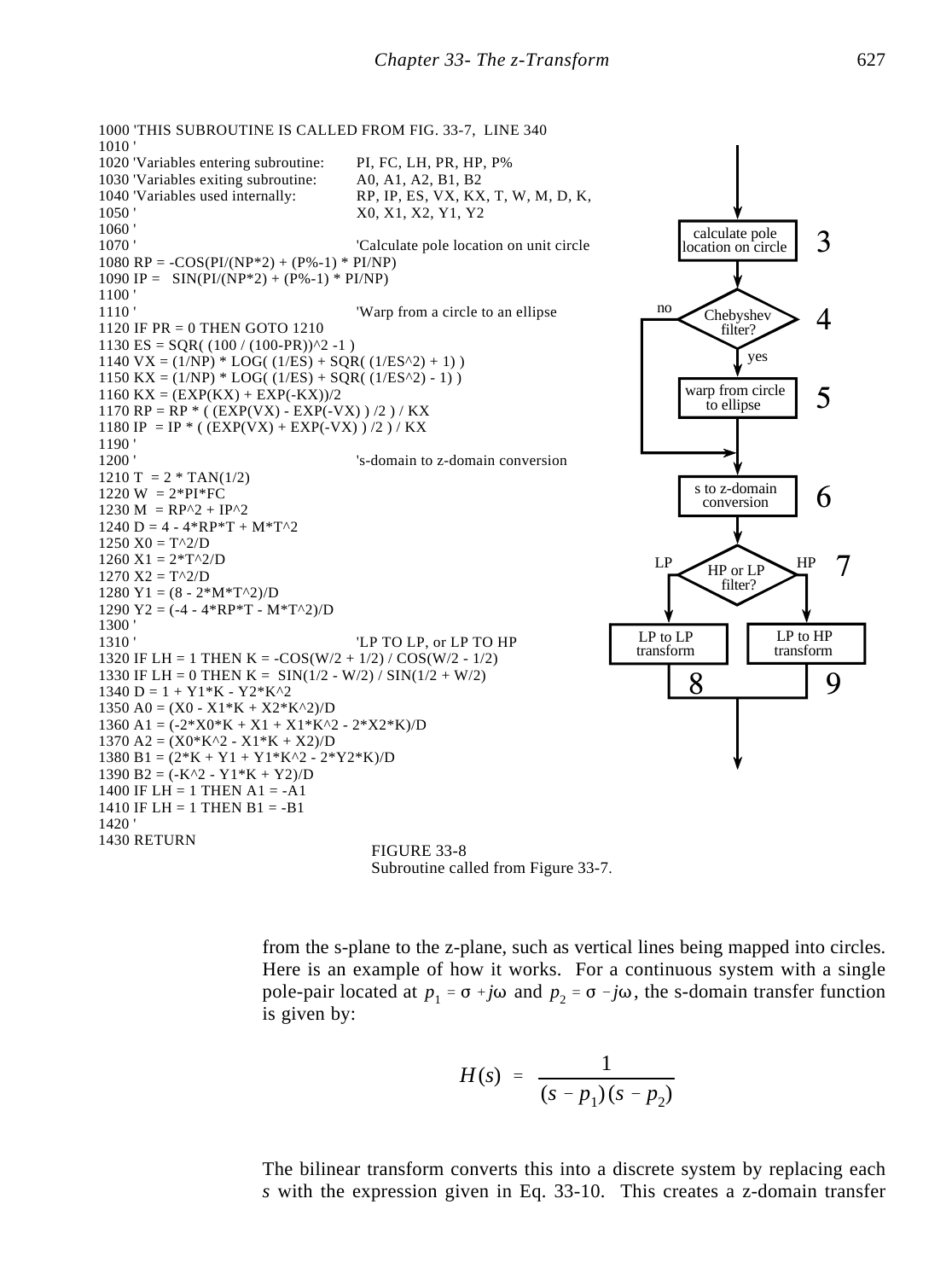function also containing two poles. The problem is, the substitution leaves the transfer function in a very unfriendly form:

$$
H(z) = \frac{1}{\left(\frac{2(1-z^{-1})}{T(1+z^{-1})} - (\sigma + j\omega)\right)\left(\frac{2(1-z^{-1})}{T(1+z^{-1})} - (\sigma - j\omega)\right)}
$$

Working through the long and tedious algebra, this expression can be placed in the standard form of Eq. 33-3, and the recursion coefficients identified as:

 $a_0 = T^2/D$  $a_1 = 2T^2/D$  $a_2 = T^2/D$  $b_2 = (-4 - 4\sigma T - MT^2)/D$  $b_1 = (8 - 2MT^2)/D$ where:  $M = \sigma^2 + \omega^2$ EQUATION 33-11 Bilinear transform for two poles. The pole-pair is located at  $\sigma \pm \omega$  in the s-plane, and  $a_0$ ,  $a_1$ ,  $a_2$ ,  $b_1$ ,  $b_2$  are the recursion coefficients for the discrete system.

> The variables *M*, *T*, and *D* have no physical meaning; they are simply used to make the equations shorter.

 $T = 2 \tan(1/2)$  $D = 4 - 4 \sigma T + M T^2$ 

Lines 1200-1290 use these equations to convert the location of the s-domain pole-pair, held in the variables, RP and IP, directly into the recursive coefficients, held in the variables, X0, X1, X2, Y1, Y2. In other words, we have calculated an intermediate result: the recursion coefficients for one stage of a *low-pass* filter with a cutoff frequency of *one*.

### **Low-pass to Low-pass Frequency Change**

Changing the frequency of the recursive filter is also accomplished with a conformal mapping technique. Suppose we know the transfer function of a recursive low-pass filter with a unity cutoff frequency. The transfer function of a similar low-pass filter with a new cutoff frequency, *W*, is obtained by using a **low-pass to low-pass transform**. This is also carried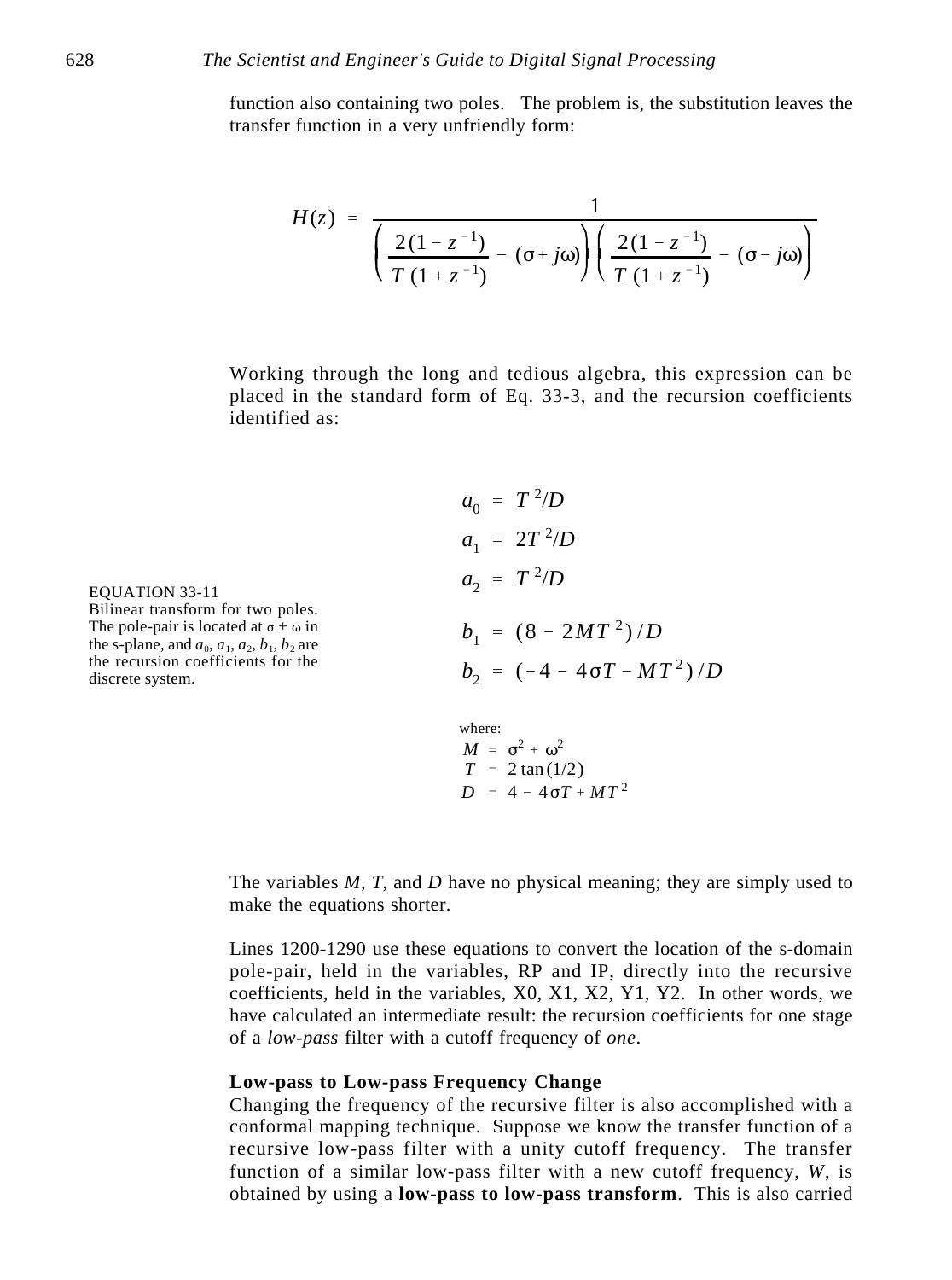out by *substituting variables*, just as with the bilinear transform. We start by writing the transfer function of the unity cutoff filter, and then replace each  $z^{-1}$  with the following:

EQUATION 33-12 Low-pass to low-pass transform. This is a method of changing the cutoff frequency of low-pass filters. The original filter has a cutoff frequency of unity, while the new filter has a cutoff frequency of *W*, in the range of 0 to  $\pi$ .

$$
z^{-1} \rightarrow \frac{z^{-1} - k}{1 - kz^{-1}}
$$
  
where:  

$$
k = \frac{\sin(1/2 - W/2)}{\sin(1/2 + W/2)}
$$

This provides the transfer function of the filter with the new cutoff frequency. The following design equations result from applying this substitution to the biquad, i.e., no more than two poles and two zeros:

EQUATION 33-13

Low-pass to low-pass conversion. The recursion coefficients of the filter with unity cutoff are shown in italics. The coefficients of the low-pass filter with a cutoff frequency of *W* are in roman.

$$
a_0 = (a_0 - a_1k + a_2k^2)/D
$$
  
\n
$$
a_1 = (-2a_0k + a_1 + a_1k^2 - 2a_2k)/D
$$
  
\n
$$
a_2 = (a_0k^2 - a_1k + a_2)/D
$$
  
\n
$$
b_1 = (2k + b_1 + b_1k^2 - 2b_2k)/D
$$
  
\n
$$
b_2 = (-k^2 - b_1k + b_2)/D
$$

 $D = 1 + b_1 k - b_2 k^2$  $k = \frac{\sin (1/2 - W/2)}{\sin (1/2 - W/2)}$  $\sin(1/2 + W/2)$ where:

#### **Low-pass to High-pass Frequency Change**

The above transform can be modified to change the response of the system from low-pass to high-pass while simultaneously changing the cutoff frequency. This is accomplished by using a **low-pass to high-pass transform**, via the substitution:

| EQUALTON 33-14                                                                       |                                                |                                   |
|--------------------------------------------------------------------------------------|------------------------------------------------|-----------------------------------|
| Low-pass to high-pass transform. This                                                | $z^{-1}$                                       | $-\frac{z^{-1} - k}{1 + kz^{-1}}$ |
| into a high-pass filter. The cutoff frequency of the low-pass filter is <i>one</i> , |                                                |                                   |
| while the cutoff frequency of the high-pass filter is <i>W</i> .                     | where:                                         |                                   |
| was filter is <i>W</i> .                                                             | $k = -\frac{\cos(W/2 + 1/2)}{\cos(W/2 - 1/2)}$ |                                   |

As before, this can be reduced to design equations for changing the coefficients of a biquad stage. As it turns out, the equations are identical